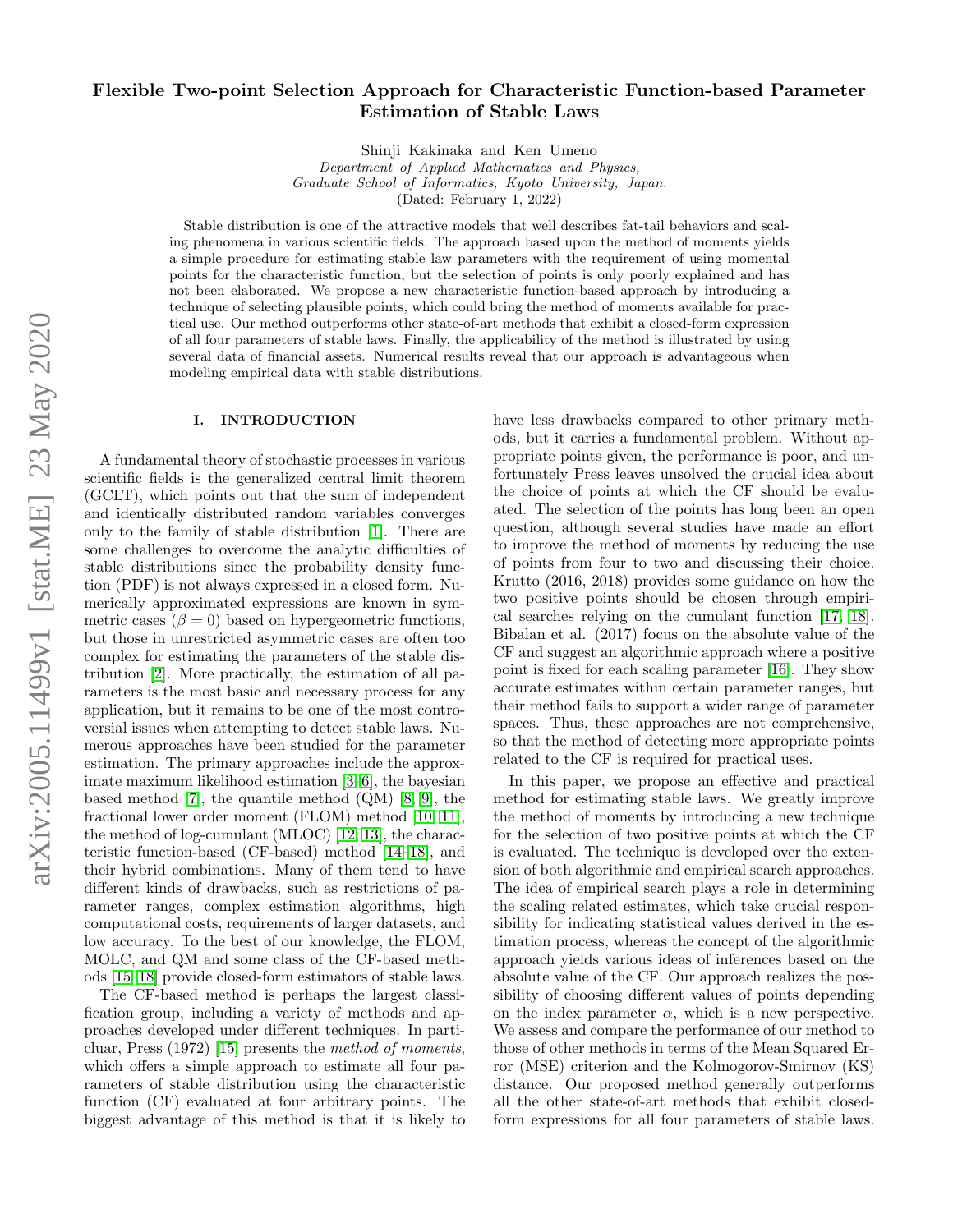It is practically straightforward and assures that there is no restriction of parameter ranges, except for  $\alpha = 1$  due to the discontinuous form of the one-parameterization CF. Finally, we apply our method to price fluctuation behaviors of several financial assets to examine the appropriateness for practical uses.

This paper is organized as follows. Section 2 shows preliminaries on stable distribution and its basic properties. We follow in the next section to describe the existing methods for estimating the parameters of stable laws. In section 4 we propose a new technique of the CF-based parameter estimation method. The arguments for the selection of points at which the CF should be evaluated are discussed. In section 5 we report the performance with the comparison to other representative methods and present that our method provides accurate estimates of stable distribution. The last section shows application to financial data and confirms that our method is applicable for empirical studies.

#### II. STABLE DISTRIBUTION

In this section, we summarize the basis and properties of the stable distribution. We explain the definition of the stable distribution and its properties.

#### A. Basis of stable distribution

Stable distribution, also known as  $\alpha$ -stable distribution, or Lévy's stable distribution, was first introduced by Paul Lévy  $(1937)$  [\[19\]](#page-12-4), which is a family of parametric distribution with tails that are expressed as powerfunctions. In the far tails the PDF can be written as [\[20\]](#page-12-5),

$$
f(x; \alpha, \beta, \gamma, \delta) \simeq \begin{cases} c_{\alpha} \gamma^{\alpha} \alpha (1+\beta) |x|^{-(1+\alpha)} & \text{for } (x \to +\infty) \\ c_{\alpha} \gamma^{\alpha} \alpha (1-\beta) |x|^{-(1+\alpha)} & \text{for } (x \to -\infty), \end{cases}
$$

and the cumulative distribution function (CDF) written as,

$$
\begin{cases} P(X > x) \simeq c_{\alpha} \gamma^{\alpha} (1 + \beta) |x|^{-\alpha} \text{ for } (x \to +\infty) \\ P(X < x) \simeq c_{\alpha} \gamma^{\alpha} (1 - \beta) |x|^{-\alpha} \text{ for } (x \to -\infty), \end{cases}
$$

where  $c_{\alpha}$  is a constant value  $[\sin(\pi \alpha/2)\Gamma(\alpha)]/\pi$ . Stable distribution is represented by four parameters; the tail index parameter  $\alpha \in (0, 2]$  representing the fatness of the tail, the skewness parameter  $\beta \in [-1, 1]$ , the scaling parameter  $\gamma > 0$ , and the location parameter  $\delta \in \mathbb{R}$ . Especially the parameters  $\alpha$  and  $\beta$  determine the shape of distribution, including various forms of widely-known distributions such as the Gaussian and Cauchy distribution. Smaller value of  $\alpha$  indicates fatter tails and hence it is well known that the variance diverges for  $0 < \alpha < 2$ , and also the mean cannot be defined for  $0 < \alpha \leq 1$ . Note that if  $\beta = 0$ , the distribution is symmetric, if  $\beta > 0$ , right-tailed, and if  $\beta$  < 0, left-tailed.

The definition of stable distribution is that the linear combination of independent random variables that follow a stable distribution with tail index  $\alpha$  invariably becomes again a stable distribution with the same tail index  $\alpha$ . More particularly, when variables  $X_1, X_2$  are i.i.d. copies of a random variable  $X$  and  $a, b$  are positive constant numbers,  $X$  is said to be *stable* and follows a stable distribution if there is a positive constant number c and a real number  $d \in \mathbb{R}$  that satisfies

$$
aX_1 + bX_2 \stackrel{\text{d}}{=} cX + d,
$$

also known for *stability property*. When a variable  $X$  follows a stable distribution, the notation  $X \stackrel{\text{d}}{=} S(\alpha, \beta, \gamma, \delta)$ is often used, where  $\frac{d}{dx}$  denotes equality in distribution  $[21]$ . Variable X can be standardized according to the following property:

$$
\frac{X-\delta}{\gamma} \stackrel{\text{d}}{=} S(\alpha, \beta, 0, 1). \tag{1}
$$

Another important property of stable distribution is the GCLT, which implies that the only possible limit distributions for sums of i.i.d random variables is a family of stable distribution. When  $\alpha = 2$ , that is, when i.i.d. random variables have finite variance, the limit distribution then becomes a Gaussian according to the well-known classical Central Limit Theorem (CLT).

#### B. Characteristic function

The PDF of stable distribution cannot be written in a closed form except for some cases; Cauchy distribution  $(\alpha = 1, \beta = 0)$ , Lévy distribution  $(\alpha = 1/2, \beta = 1)$ , and Gaussian distribution ( $\alpha = 2$ ). Alternatively, the features are expressed by the characteristic function (CF),  $\varphi(k)$ , which is the Fourier transform of the PDF. By taking the inverse Fourier transform of the CF, the PDF can be obtained as

<span id="page-1-0"></span>
$$
f(x) = \frac{1}{2\pi} \int_{-\infty}^{\infty} e^{-ikx} \varphi(k) dk.
$$

When variable  $X$  follows a stable distribution with  $S(\alpha, \beta, \gamma, \delta)$ , the CF is shown as

$$
\varphi(k) = \exp \left\{ i \delta k - \gamma^{\alpha} |k|^{\alpha} (1 - i\beta \operatorname{sgn}(k)\omega(k, \alpha)) \right\},
$$

$$
\omega(k, \alpha) = \begin{cases} \tan(\frac{\pi \alpha}{2}) & \alpha \neq 1 \\ -\frac{2}{\pi} \log |k| & \alpha = 1, \end{cases}
$$
(2)

which corresponds to the one-parameterization form of  $S(\alpha, \beta, \gamma, \delta; 1)$  in Nolan (2003) [\[22\]](#page-12-7). This is the most popular parameterization among many other forms of the stable distribution owing to the simplicity of the form. Figure [1](#page-2-0) shows the standardized stable distributions with the one-parameterization form for different parameters of  $\alpha$  and  $\beta$ , as an example.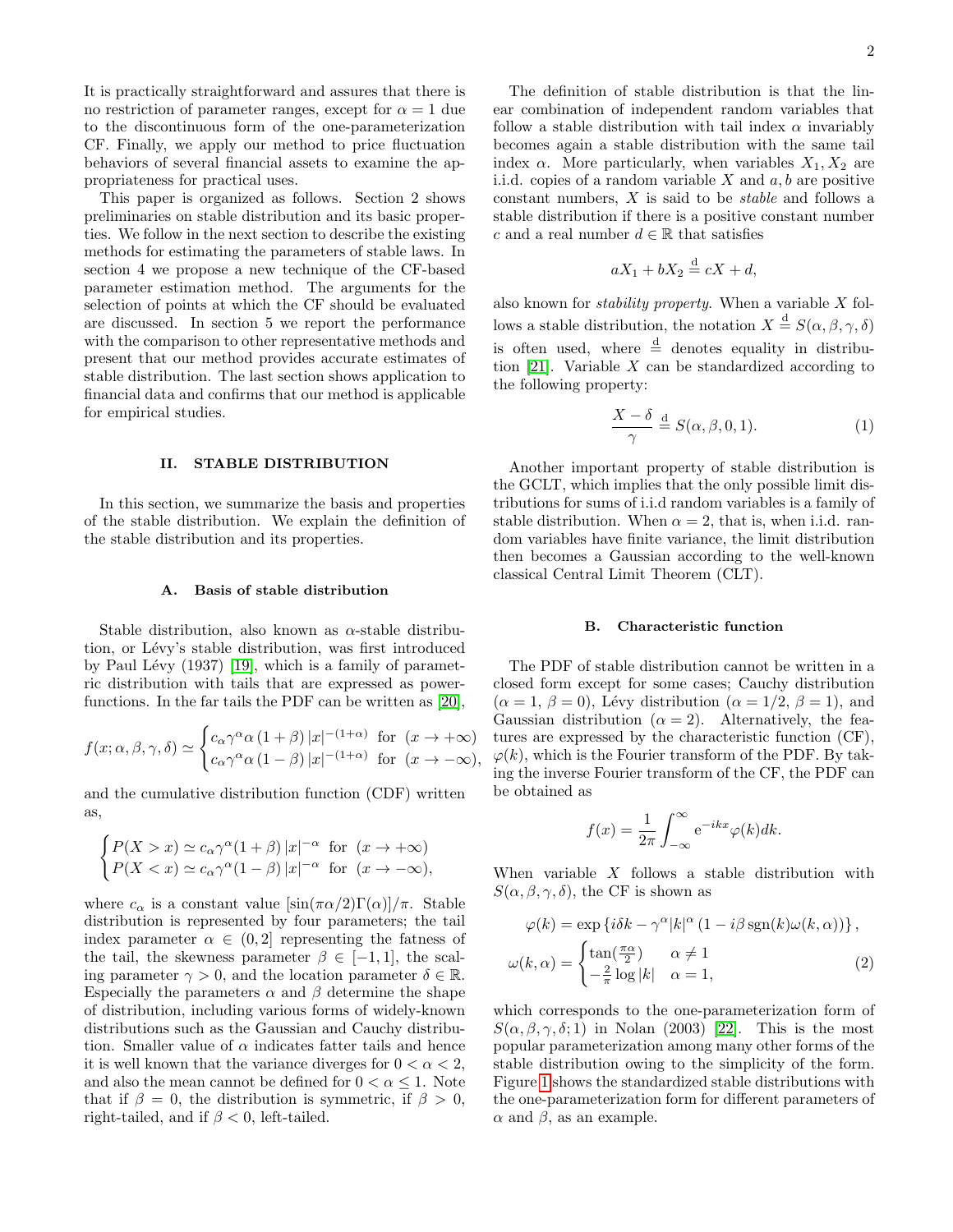

(a)stable distribution for the case of  $S(\alpha, 0, 1, 0)$ 



<span id="page-2-0"></span>(b)stable distribution for the case of  $S(0.5, \beta, 1, 0)$ 

FIG. 1. Standardized stable distributions with the oneparameterization form for different parameters of  $\alpha$  and  $\beta$ .

One-parameterization is preferred when one is interested in the basic properties of the distribution, but the CF takes a discontinuous form at  $\alpha = 1$ . Nolan suggests the use of the zero-parameterization form  $S(\alpha, \beta, \gamma, \delta_0; 0)$ with different  $\omega(k, \alpha)$  shown as

$$
\omega(k,\alpha) = \begin{cases}\n- \left( |\gamma k|^{1-\alpha} - 1 \right) \tan(\frac{\pi \alpha}{2}) & \alpha \neq 1 \\
-\frac{2}{\pi} \log |\gamma k| & \alpha = 1,\n\end{cases}\n\tag{3}
$$

giving a more complex form, but provides a continuous form. The only difference between the parameterization is the location parameter, which they are related by

$$
\delta_0 = \begin{cases}\n\delta + \beta \gamma \tan \frac{\pi \alpha}{2} & \alpha \neq 1 \\
\delta + \beta \frac{2}{\pi} \gamma \log \gamma & \alpha = 1\n\end{cases},
$$
\n
$$
\delta = \begin{cases}\n\delta_0 - \beta \gamma \tan \frac{\pi \alpha}{2} & \alpha \neq 1 \\
\delta_0 - \beta \frac{2}{\pi} \gamma \log \gamma & \alpha = 1\n\end{cases} (4)
$$

In this paper, we employ the simple oneparameterization, as we are interested in estimating the four parameters through the CF, and many existing estimation methods comply with that form. However, since this CF does not have a continuous form at  $\alpha = 1$ , arguments with different parameterizations may be more appropriate for discussing distributions when we already know that  $\alpha$  is 1, for instance, the case of Cauchy distribution ( $\alpha = 1, \beta = 0$ ).

# III. PARAMETER ESTIMATION OF STABLE LAWS

This section gives an overview of the methods for the parameter estimation of the stable distribution. We review two major methods, both of which are considered as an analytical approach that provides a closedform expression of the estimates— the quantile method and the characteristic function-based method (CF-based method). Several different approaches are explained for the CF-based method.

# A. Quantile method

McCulloch (1986) proposes the use of five sample quantiles  $x_{0.05}, x_{0.25}, x_{0.5}, x_{0.75}$ , and  $x_{0.95}$  as an informative measure for estimating the four parameters of stable laws, known as the quantile method (QM) [\[9\]](#page-11-6). He improves the former method of Fama & Roll (1971) by eliminating bias in estimates and relaxing estimation restrictions [\[8\]](#page-11-5). The idea is to calculate the functions  $\phi_i(\alpha, \beta)$   $(i = 1, 2, 3, 4)$ , where the relationships between the function values and the parameters are already studied and known beforehand. The method first sets out to estimate  $\alpha$  and  $\beta$  by using the functions  $\phi_1(\alpha, \beta)$  and  $\phi_2(\alpha, \beta)$  independent of both  $\gamma$  and  $\delta$  defined as

<span id="page-2-2"></span><span id="page-2-1"></span>
$$
\phi_1(\alpha, \beta) = \frac{x_{0.95} - x_{0.05}}{x_{0.75} - x_{0.25}}
$$
\n(5)

$$
\phi_2(\alpha, \beta) = \frac{(x_{0.95} - x_{0.5}) - (x_{0.5} - x_{0.05})}{x_{0.95} - x_{0.05}}.
$$
 (6)

<span id="page-2-5"></span>Equation [\(5\)](#page-2-1) refers to the measure of fat-tail behaviors with the focus on estimating  $\alpha$ , and equation [\(6\)](#page-2-2) is a measure of skewness effects with the focus on estimating  $\beta$ . With empirical values of sample quantiles and employing linear interpolation with tabular lookups, the estimates  $\hat{\alpha}, \hat{\beta}$  are inversely obtained. To avoid  $\hat{\alpha}$  being larger than 2, outside the parameter range,  $\hat{\phi}_1 = \frac{(\hat{x}_{0.95} - \hat{x}_{0.5}) - (\hat{x}_{0.5} - \hat{x}_{0.05})}{\hat{x}_{0.95} - \hat{x}_{0.05}}$  $\frac{x_{0.5} - (x_{0.5} - x_{0.05})}{x_{0.95} - x_{0.05}}$  can be no larger than the upper range 2.439, which corresponds to the case of  $\alpha = 2$ (note that  $\beta$  is not identified in this case).

<span id="page-2-6"></span>Next, the scale and location parameter  $\gamma$  and  $\delta$  can be estimated using the functions defined as

<span id="page-2-3"></span>
$$
\phi_3(\alpha, \beta) = \frac{x_{0.75} - x_{0.25}}{\gamma}
$$
 (7)

<span id="page-2-4"></span>
$$
\phi_4(\alpha, \beta) = \frac{\mu - x_{0.5}}{\gamma} + \beta \tan\left(\frac{\pi \alpha}{2}\right). \tag{8}
$$

The function  $\phi_3(\alpha, \beta)$  indicates the standardized form of sample sizes for the middle part of distribution. Since it does not depend on  $\gamma$  nor  $\delta$ , the value can be informed by tabular look-ups based on  $\alpha$  and  $\beta$ , which the relations are studied and known beforehand. After calculating  $\hat{\gamma} = \frac{\hat{x}_{0.75} - \hat{x}_{0.25}}{\hat{\phi}_3(\hat{\alpha}, \hat{\beta})}$  in equation [\(7\)](#page-2-3), the location parameter  $\delta$  can be estimated from equation [\(8\)](#page-2-4) using the values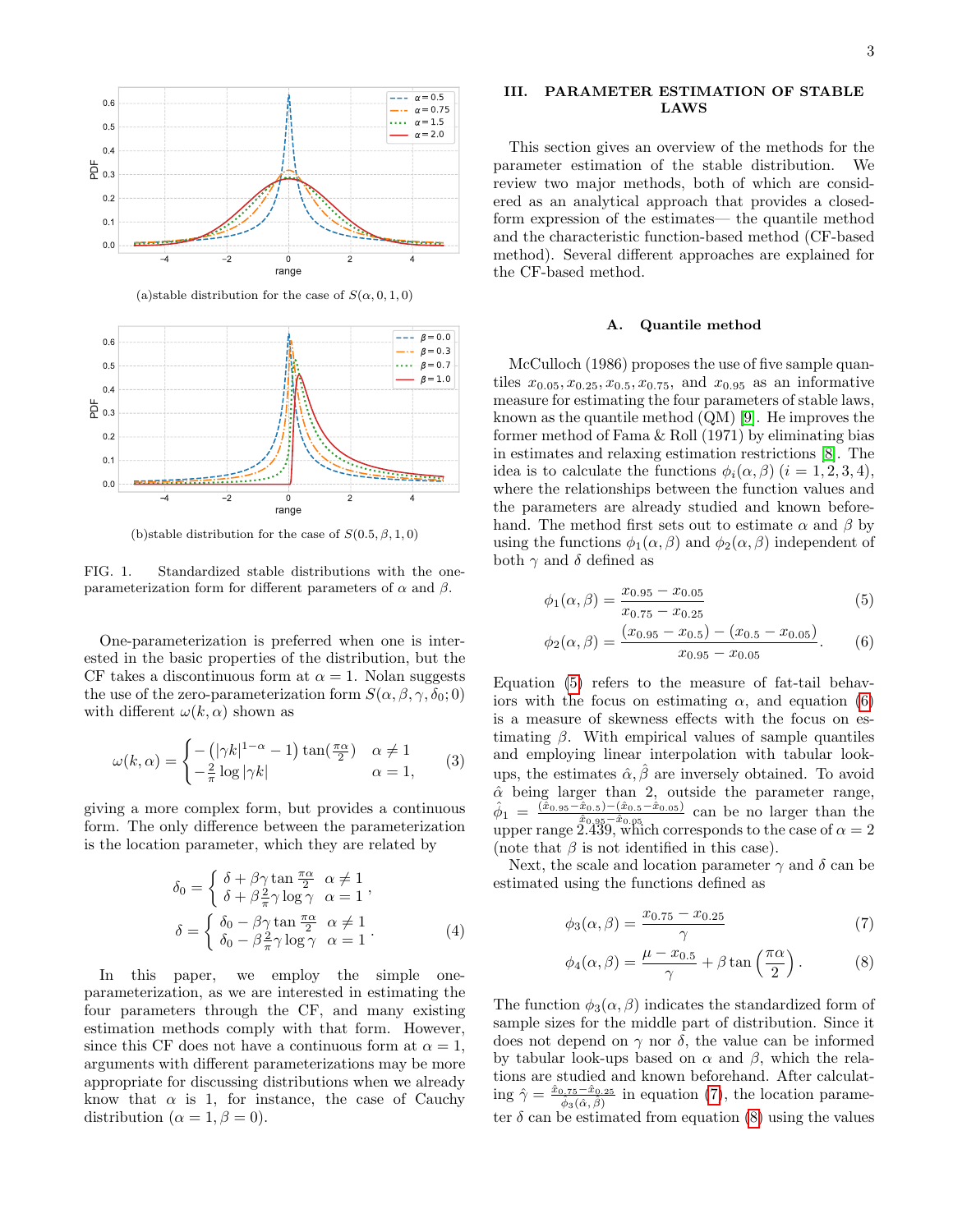$\hat{\phi}_4(\hat{\alpha}, \hat{\beta})$  and  $\hat{\gamma}$ . The relations of the parameter values and the function value  $\phi_4(\alpha, \beta)$  are again, studied and known beforehand. In the case of  $\alpha = 1$ ,  $\phi_4(\alpha, \beta)$  diverges and we cannot obtain the estimates for  $\delta$ . McCulloch therefore suggests a complicated approach to overcome the discontinuity of the stable CF. The method improves other issues and provides accurate estimates, however, it has parameter restrictions and can be applied only when  $\alpha > 0.6$ .

## B. Characteristic function-based method

The CF-based method relies on the use of a consistent estimator of the CF  $\varphi(k)$  for any fixed k. The advantage of this method essentially lies in the fact that the stable CF can be expressed explicitly, making discussions straightforward compared to methods based on other distribution forms. Under the assumption that given data  $X_n$   $(n = 1, 2, \ldots, N)$  are *ergodic* [\[23\]](#page-12-8), the CF is obtained empirically by the following equation,

$$
\hat{\varphi}(k) = \frac{1}{N} \sum_{n=1}^{N} e^{ikX_n}.
$$
\n(9)

There are several approaches for estimating parameters of stable laws that take advantage of the explicit form of CF. Koutrouvelis (1980) [\[14\]](#page-11-11) proposed a regression-type approach, which employs the iteration of two regression runs. Moreover, the regression of the method requires different values of initial points  $k$  depending on initial estimates of the parameters and sample sizes. The number of points necessary for the regression also varies over initial conditions. Although the accuracy of  $\beta$  is unsatisfactory in some cases, the method generally shows accurate estimates of  $\alpha$ , and hence it is often suggested as a practical method for empirical analysis [\[24,](#page-12-9) [25\]](#page-12-10). However, some studies compare the method to McCulloch's quantile method and report that the regressiontype method does not significantly improve the classical quantile method [\[26,](#page-12-11) [27\]](#page-12-12), especially for  $\alpha$  smaller than 1. Other studies simplified the method by eliminating the iteration process and fixing the initial points to some extent, but still leaves behind the issues of estimating when  $\alpha$  is small [\[28,](#page-12-13) [29\]](#page-12-14). We do not consider the regression-type approach in this paper as the method generally relies on iteration and the estimates cannot be written analytically.

Another approach is based on the method of moment [\[15\]](#page-12-1), which was later remodeled and simplified with the use of two given points of the CF [\[16](#page-12-3)[–18\]](#page-12-0). Starting off with the CF with the points  $k_0$  and  $k_1$ , taking the absolute value cancels out the effect of parameters  $\beta$  and  $\delta$ , and we obtain

$$
\begin{cases} |\varphi(k_0; \alpha, \beta, \gamma, \delta)| = \exp(-\gamma^{\alpha} |k_0|^{\alpha}) \\ |\varphi(k_1; \alpha, \beta, \gamma, \delta)| = \exp(-\gamma^{\alpha} |k_1|^{\alpha}). \end{cases} (10)
$$

Taking the cumulant function, which is the natural logarithm of the CF, leads to the same discussion neutralizing the effect of parameters  $β$  and  $δ$ . The equation  $\ln \varphi = \ln |\varphi| + j(\arg \varphi + 2n\pi)$  implies that the real part of the cumulant function corresponds to the natural logarithm of the absolute value of CF, shown as

$$
\begin{cases}\n\Re\left\{\ln\varphi(k_0;\alpha,\beta,\gamma,\delta)\right\} = \ln|\varphi(k_0;\alpha,\beta,\gamma,\delta)| = -\gamma^{\alpha}|k_0|^{\alpha} \\
\Re\left\{\ln\varphi(k_0;\alpha,\beta,\gamma,\delta)\right\} = \ln|\varphi(k_1;\alpha,\beta,\gamma,\delta)| = -\gamma^{\alpha}|k_1|^{\alpha},\n\end{cases} (11)
$$

for any value of  $k$ . We consider only the positive values for convenience, since the CF is a symmetric function. By solving the above equations simultaneously, parameters  $\alpha$  and  $\gamma$  can be estimated shown as

<span id="page-3-3"></span>
$$
\hat{\alpha} = \frac{\ln\left(-\Re\left\{\ln\hat{\varphi}\left(k_0\right)\right\}\right) - \ln\left(-\Re\left\{\ln\hat{\varphi}\left(k_1\right)\right\}\right)}{\ln k_0 - \ln k_1},\tag{12}
$$

 $\hat{\gamma} =$ 

$$
\exp\left\{\frac{\ln k_0 \ln\left(-\Re\left\{\ln\hat{\varphi}\left(k_1\right)\right\}\right)-\ln k_1 \ln\left(-\Re\left\{\ln\hat{\varphi}\left(k_0\right)\right\}\right)}{\ln\left(-\Re\left\{\ln\hat{\varphi}\left(k_0\right)\right\}\right)-\ln\left(-\Re\left\{\ln\hat{\varphi}\left(k_1\right)\right\}\right)}\right\}.
$$
\n(13)

Since the one-parameterization form in equation [\(2\)](#page-1-0) is discontinuous at  $\alpha = 1$ , the estimation of the remaining parameters  $\beta$  and  $\delta$  is divided into two cases. When  $\alpha \neq 1$ , the cumulant function of stable distributions with the points  $k_0, k_1 > 0$  are

$$
\begin{cases} \ln \varphi(k_0; \alpha, \beta, \gamma, \delta) = -\gamma^{\alpha} k_0^{\alpha} + i \left[ \delta k_0 + \gamma^{\alpha} k_0^{\alpha} \beta \tan \left( \frac{\pi \alpha}{2} \right) \right] \\ \ln \varphi(k_1; \alpha, \beta, \gamma, \delta) = -\gamma^{\alpha} k_1^{\alpha} + i \left[ \delta k_1 + \gamma^{\alpha} k_1^{\alpha} \beta \tan \left( \frac{\pi \alpha}{2} \right) \right]. \end{cases}
$$
\n(14)

As we need the information of the parameters  $\beta$  and  $\delta$ , we take the imaginary part. Then the parameters  $\beta$  and  $\delta$  are estimated by solving the above equations simultaneously and using the estimates  $\hat{\alpha}$  and  $\hat{\gamma}$ :

<span id="page-3-4"></span><span id="page-3-1"></span>
$$
\hat{\beta} = \frac{k_1 \Im\left\{\ln \hat{\varphi}(k_0)\right\} - k_0 \Im\left\{\ln \hat{\varphi}(k_1)\right\}}{\hat{\gamma}^{\hat{\alpha}} \tan\left(\frac{\pi \hat{\alpha}}{2}\right) \left(k_0{}^{\hat{\alpha}} k_1 - k_1{}^{\hat{\alpha}} k_0\right)}\tag{15}
$$

<span id="page-3-5"></span><span id="page-3-2"></span>
$$
\hat{\delta} = \frac{k_1{}^{\hat{\alpha}} \Im\left\{\ln\hat{\varphi}(k_0)\right\} - k_0{}^{\hat{\alpha}} \Im\left\{\ln\hat{\varphi}(k_1)\right\}}{k_0 k_1{}^{\hat{\alpha}} - k_1 k_0{}^{\hat{\alpha}}}.
$$
 (16)

In the case of  $\alpha = 1$ , the CF takes a discontinuous form and the cumulant functions are written as

$$
\begin{cases} \ln \varphi(k_0; 1, \beta, \gamma, \delta) = -\gamma k_0 + i \left[ \delta k_0 - \beta \frac{2}{\pi} \ln k_0 \right] \\ \ln \varphi(k_1; 1, \beta, \gamma, \delta) = -\gamma k_1 + i \left[ \delta k_1 - \beta \frac{2}{\pi} \ln k_1 \right]. \end{cases}
$$
\n(17)

Then the parameters are estimated by solving the above equations simultaneously as well:

<span id="page-3-6"></span>
$$
\hat{\beta} = \frac{\pi}{2} \frac{k_1 \Im\left\{\ln \hat{\varphi}(k_0)\right\} - k_0 \Im\left\{\ln \hat{\varphi}(k_1)\right\}}{\hat{\gamma} k_0 k_1 \left(\ln k_1 - \ln k_0\right)}\tag{18}
$$

<span id="page-3-7"></span><span id="page-3-0"></span>
$$
\hat{\delta} = \frac{k_1 \Im\left\{\ln \hat{\varphi}(k_0)\right\} \ln k_1 - k_0 \Im\left\{\ln \hat{\varphi}(k_1)\right\} \ln k_0}{k_0 k_1 \left(\ln k_1 - \ln k_0\right)}.
$$
 (19)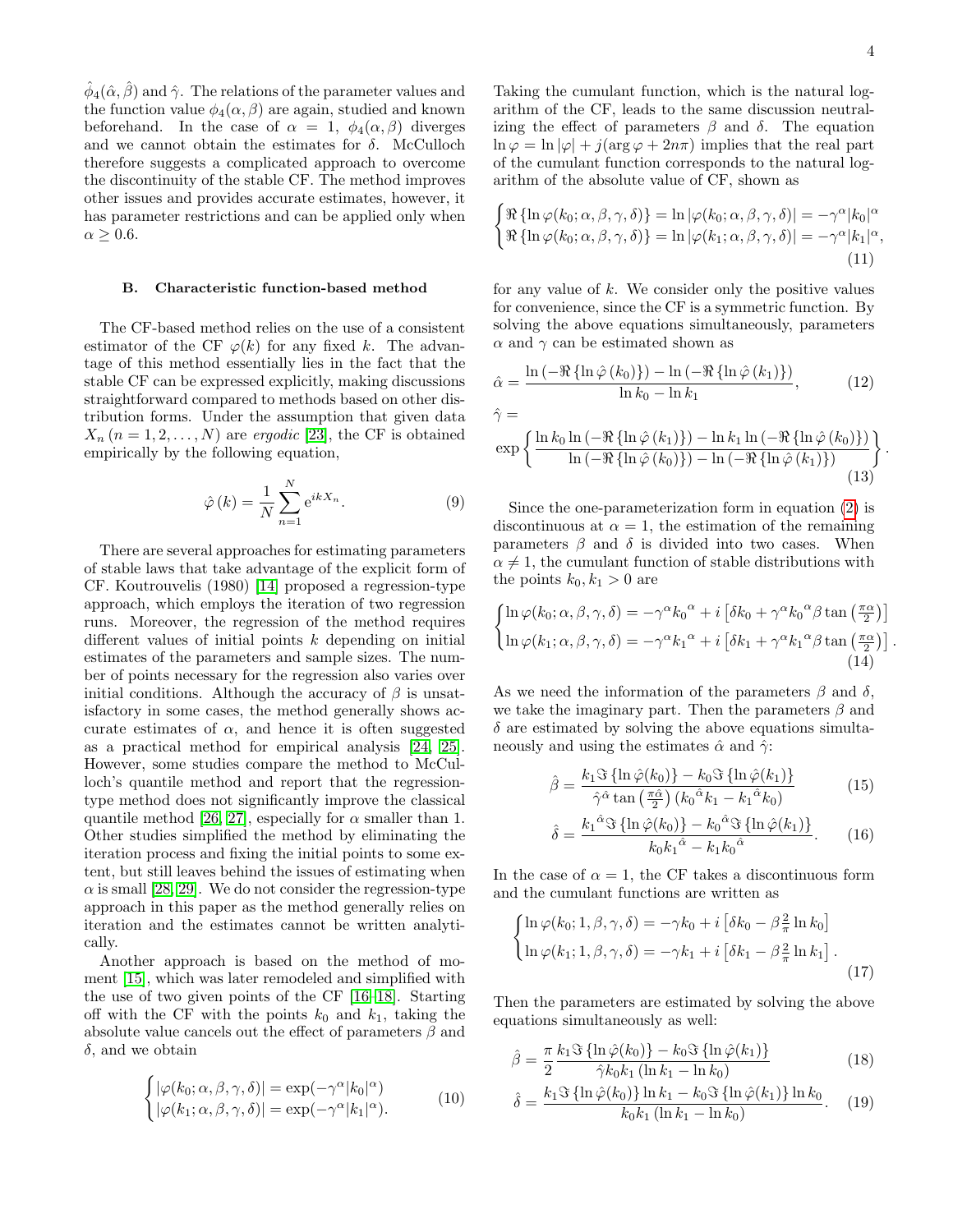For simplicity, we express the estimates as a function of given points  $k_0$  and  $k_1$  as follows:

$$
\hat{\alpha} = F_{\alpha}(k_0, k_1) \tag{20}
$$

$$
\hat{\gamma} = F_{\gamma}(k_0, k_1) \tag{21}
$$

$$
\hat{\beta} = F_{\beta}(k_0, k_1, \hat{\alpha}, \hat{\gamma}) \tag{22}
$$

$$
\hat{\delta} = F_{\delta}(k_0, k_1, \hat{\alpha}), \tag{23}
$$

where  $\hat{\beta}$  and  $\hat{\delta}$  additionally needs the information of the estimates  $\hat{\alpha}$  and  $\hat{\gamma}$ . Sometimes, the estimates can possibly outrange the parameter spaces  $\alpha \in (0, 2], \beta \in$  $[-1, 1]$ , and  $\gamma > 0$ , especially when the true parameters are close to the borders. In such cases, the parameters are set to the closet border, except for  $\alpha$  and  $\gamma$ , the estimates are set no lower than 0.01. Applications with other parameterizations use slightly different forms of CF, but the stable parameters are estimated essentially by the same procedure as explained above. For the zero-parameterization, which is another common parameterization form, the CF is replaced to its corre-sponding form shown in equations [\(3\)](#page-2-5) and [\(4\)](#page-2-6) for equations  $(10)$  and  $(14)$  (or  $(17)$ ). For parameterization with a different definition of the scaling parameter written as  $c (= \gamma^{\alpha})$  [\[16,](#page-12-3) [30,](#page-12-15) [31\]](#page-12-16), Bibalan et al. (2017) [\[16\]](#page-12-3) presents an alternative procedure for the estimation. They first directly obtain the scaling parameter  $c$  from taking the absolute value of the empirical CF, or the real part of the cumulant function as

$$
\hat{c} = -\ln|\hat{\varphi}(1)| = -\Re\{\ln\hat{\varphi}(1)\}.
$$
 (24)

Next  $\alpha$  is estimated as shown in equation [\(12\)](#page-3-3). Then, the scale parameter in our criterion,  $\hat{\gamma}$ , is obtained as,

$$
\hat{\gamma} = \exp\left(\frac{\ln \hat{c}}{\hat{\alpha}}\right). \tag{25}
$$

The remaining parameters  $\beta$  and  $\delta$  are then estimated straightforwardly as similar to the case of the oneparameterization form. By replacing  $\hat{\gamma}^{\hat{\alpha}}$  to  $\hat{c}$  in equations  $(15)$  and  $(16)$  (or equations  $(18)$  and  $(19)$ ), and using the points  $k_0$  and  $k_1$  give the estimates.

# IV. PROPOSED APPROACH FOR THE CHARACTERISTIC FUNCTION-BASED METHOD

In this section, we make an improvement of the CFbased method by discussing how the points related to the CF should be chosen. We propose a technique that provides a flexible selection of the points. We also clarify the difference of how the points are selected between our proposal and the procedures in other existing CF-based methods.

### A. Argument for the inference of point  $k_1$

<span id="page-4-4"></span><span id="page-4-3"></span><span id="page-4-2"></span><span id="page-4-1"></span>Two positive points of the CF,  $k_0$  and  $k_1(k_0 \neq k_1)$ , are ought to be selected to identify all four parameter estimates. As mentioned before in this paper, the absolute value of the CF in equation [\(10\)](#page-3-0) is independent of the skew and location parameters for any  $k$ , and provides information of  $\alpha$  and  $\gamma$ . When  $k = 1/\gamma$  is satisfied, the absolute value of the CF takes a constant value

<span id="page-4-0"></span>
$$
|\varphi(1/\gamma)| = e^{-1}.
$$
 (26)

The advantage of setting  $k = 1/\gamma$  as one of the candidate points is to reduce any estimation bias influenced by certain parameter values since we expect to get a constant estimate which is independent of all four parameters. When  $\gamma \gg 1$ , however, empirically obtained values can cause significant estimation errors for the scale parameter in equation [\(26\)](#page-4-0) [\[18,](#page-12-0) [32\]](#page-12-17). Therefore, we first consider a temporary estimate of the scaling parameter,  $\tilde{\gamma}$ , just in case the data exhibits scale far from the standardized form  $(\gamma = 1)$ .

Take the natural logarithm of equation [\(26\)](#page-4-0). The temporary estimate can be obtained by approximately solving the equation that numerically satisfies

$$
\ln|\hat{\varphi}(1/\tilde{\gamma})| \simeq -1,\tag{27}
$$

using a simple one-dimensional search function [\[33\]](#page-12-18), or any other optimization procedure. Our rough estimate  $\tilde{\gamma}$  is then used for standardizing, or pre-standardizing, the candidate points. Specifically, point  $k_1$  is set to  $1/\tilde{\gamma}$ , where  $\ln |\varphi(k_1)|$  empirically takes  $-1$ .

<span id="page-4-5"></span>As explained above, pre-standardization is preferred especially when we suspect that datasets have too large or small scales. Whenever a new set of points is required for the parameter estimation process, we conduct prestandardization. Point  $k_1$  is replaced to  $1/\gamma$ , where  $\gamma$ is the latest scaling parameter estimate available at that time.

#### B. Argument for the inference of point  $k_0$

For the argument of selecting point  $k_0 > 0$ , which is perhaps the most important proposal in our study. We focus on the absolute value of the CF. Bibalan et al. (2017) proposed to calculate the distance between two absolute values of CFs with different index parameters  $\alpha$ , the Gaussian case  $(\alpha = 2)$  and the Cauchy case  $(\alpha = 1)$  [\[16\]](#page-12-3). They set  $k_0 > 0$  to the point which corresponds to the maximum distance and the other point to  $k_1 = 1$ . Although the absolute CF changes depending on the index parameter  $\alpha$ , their approach considers a fixed distance and essentially chooses an identical point for any value of  $\alpha \in (1, 2]$ . In addition, the distance they consider does not account for the case of  $\alpha \in (0, 1]$ .

Our approach is an extension of Bibalan et al. (2017), and provides a more generalized technique of selecting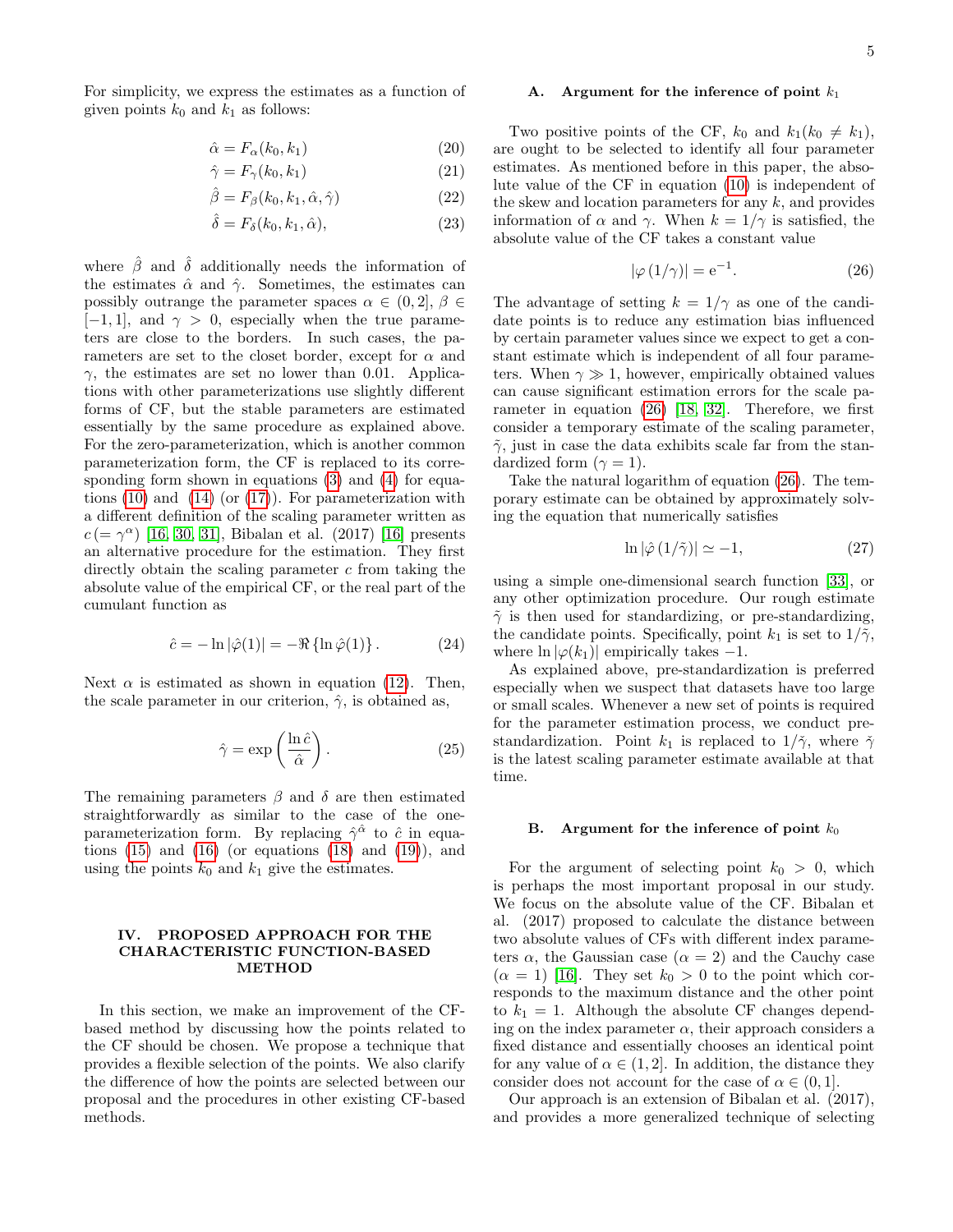the points. We deal with the problem that the distance between two absolute values of CFs can vary depending on the parameters. The basic idea is to find the point where the absolute CF,  $|\varphi(k;\alpha)|$ , presents the *maximum* sensitivity with respect to  $\alpha$ . In other words, we discuss the point where the distance between the absolute CF of index parameter  $\alpha$ ,  $|\varphi(k; \alpha, \beta, \gamma, \delta)|$ , and the absolute CF of  $\alpha + \Delta \alpha$ ,  $|\varphi(k; \alpha + \Delta \alpha, \beta, \gamma, \delta)|$ , shows the largest distance. Such a point is considered as  $k_0$  in our study.

To make our discussion more simple, we consider the absolute CF as a function of variable  $\eta$ :

$$
|\varphi(k; \alpha, \beta, \gamma, \delta)| = \exp(-\eta^{\alpha}),
$$

where  $\eta = \gamma k$  ( $k > 0$ ) is a newly introduced variable which depends on  $\gamma$  and k. The distance can be expressed as  $\left|\exp(-\eta^{\alpha+\Delta\alpha}) - \exp(-\eta^{\alpha})\right|$ . The candidate point for  $\eta_0 = \gamma k_0$ , where the maximum distance is achieved, can be calculated by

$$
\frac{d}{d\eta} \left| \exp(-\eta^{\alpha+\Delta\alpha}) - \exp(-\eta^{\alpha}) \right| = 0, \ \eta > 0. \tag{28}
$$

Solving this equation for  $\eta > 0$  yields two solutions,  $\eta \in (0, 1/\gamma)$  and  $\eta \in (1/\gamma, \infty)$ . For both points, the absolute value of CF shows the largest ratio of change in a local sense. The smaller point  $\eta \in (0, 1/\gamma)$  is employed, because the distance at the smaller point tends to have larger values than that at the larger point  $\eta \in (1/\gamma, \infty)$ , which enables us to estimate  $\alpha$  and  $\gamma$  in a more desirable and informative manner. Another reason is that smaller |k| is preferred rather than larger |k|. As  $|k| \rightarrow 0$ , the asymptotic variance of the empirical cumulant function decreases [\[18\]](#page-12-0). With empirical CF obtained by i.i.d. distributed datasets, the relation

$$
E\left[|\varphi_N(k)|^2\right] = |\varphi(k)|^2 + \frac{1}{N}\left(1 - |\varphi(k)|^2\right),\qquad(29)
$$

holds  $[34]$ , which implies that as k becomes larger, the empirical absolute CF  $|\varphi_N(k)|$  is likely to be subject to sample errors. Thus, the smaller  $\eta = \gamma k$  should be considered in this study.

The above discussion implies that k should be set close to zero (but not at zero because then the CF takes a constant value and no information of the parameters will be provided). But at the same time, the employed smaller point is standapart from zero to some extent, so that the empirical CF will be more or less exposed by sample errors. Therefore, the choice of points derived from equation [\(28\)](#page-5-0) is unsatisfactory, and hence the distance  $\left|\exp(-\eta^{\alpha+\Delta\alpha})-\exp(-\eta^{\alpha})\right|$  should be modified. To reduce the effect of sample errors, we introduce a weight function  $w(\eta)$  that decreases monotonically as  $\eta$  becomes larger (note that the introduced variable  $\eta = \gamma k$  has a linear relationship with  $k$ ).

Using the weight function  $w(\eta)$ , we now introduce a weighted distance  $\left|\exp(-\eta^{\alpha+\Delta\alpha})-\exp(-\eta^{\alpha})\right|w(\eta)$  for  $\eta > 0$ . For convenience, we employ  $w(\eta) = \exp(-\tau |\eta|)$ , where  $\tau > 0$ , since the CF exhibits an exponential form.

This choice leads to the association of the weighted distance with a statistical measure used for goodness-of-fit tests, developed by Matsui and Takemura (2008) [\[35\]](#page-12-20). They propose the following test statistic based on empirical CFs,

$$
D_{N,\kappa} := N \int_{-\infty}^{\infty} |\hat{\varphi}(t) - \exp(-|t|^{\alpha})|^2 h(t) dt,
$$
  

$$
h(t) = \exp(-\kappa|t|), \quad \kappa > 0,
$$
 (30)

where  $h(t)$  is a monotonically decreasing weight function.  $D_{N,\kappa}$  denotes the weighted  $L^2$ -distance between the empirical CF and the symmetric standardized stable CF  $\varphi(t; \alpha, 0, 1, 0)$ . This weighted  $L^2$ -distance can be associated with the weighted distance we are considering now.

Taking the absolute value of a CF yields again a standardized form of a CF with  $\beta = 0$  and  $\delta = 0$ :

$$
\exp(-\eta^{\alpha}) = |\varphi(k; \alpha, \beta, \gamma, \delta)| = \varphi(\eta; \alpha, 0, 1, 0).
$$

<span id="page-5-0"></span>Thus, the absolute values of CF with index parameter  $\alpha$ and  $\alpha + \Delta \alpha$  are equivalent to the symmetric standardized stable CFs,  $\varphi(\eta; \alpha, 0, 1, 0)$  and  $\varphi(\eta; \alpha + \Delta \alpha, 0, 1, 0)$ , respectively. The weighted  $L^2$ -distance between these CFs essentially coincides  $D_{N,\kappa}$ , when the weight function satisfies

$$
w(\eta) = \sqrt{h(\eta)},
$$

for  $\eta > 0$ . In this case, the difference between the CFs can be evaluated more accurately with the background of a meaningful measurement. Following Matsui and Takemura (2008), the asymptotic distribution of  $D_{N,\kappa}$ is numerically evaluated and the critical values of the test statistics are approximately obtained [\[35\]](#page-12-20). Through computational simulation, they provide evidence that the test is most powerful when  $\kappa = 5.0$   $(h(\eta) = \exp(-5|\eta|)),$ especially for heavy tailed distributions. Thus, our choice of the weight function is  $w(\eta) = \exp(-2.5|\eta|)$ , since  $\tau =$  $\kappa/2$ . Other weight functions such as  $w(\eta) = \exp(-|\eta|)$ and  $w(\eta) = \exp(-\eta^2)$  [\[32,](#page-12-17) [36\]](#page-12-21) can be employed, but lacks a conclusive evidence for the use of these alternatives.

With the weight function, the candidate points  $\eta > 0$ are calculated by solving the following equation:

<span id="page-5-1"></span>
$$
g(\alpha, \eta)
$$
  
=  $\frac{d}{d\eta} \left\{ \left( \exp(-\eta^{\alpha+\Delta\alpha}) - \exp(-\eta^{\alpha}) \right) \cdot \exp(-\tau \eta) \right\} = 0,$  (31)

where  $\tau = 2.5$ . Then we have

<span id="page-5-2"></span>
$$
g(\alpha, \eta) = (\alpha \eta^{\alpha - 1} + \tau) \exp(-\eta^{\alpha} - \tau \eta)
$$

$$
- ((\alpha + \Delta \alpha)\eta^{\alpha + \Delta \alpha - 1} + \tau) \exp(-\eta^{\alpha + \Delta \alpha} - \tau \eta).
$$
(32)

For convenience,  $\Delta \alpha$  is set to 0.01 for all cases in this study. Equation  $q(\alpha, \eta) = 0$  indicates the relationship between the index parameter  $\alpha$  and point  $\eta$  that exhibits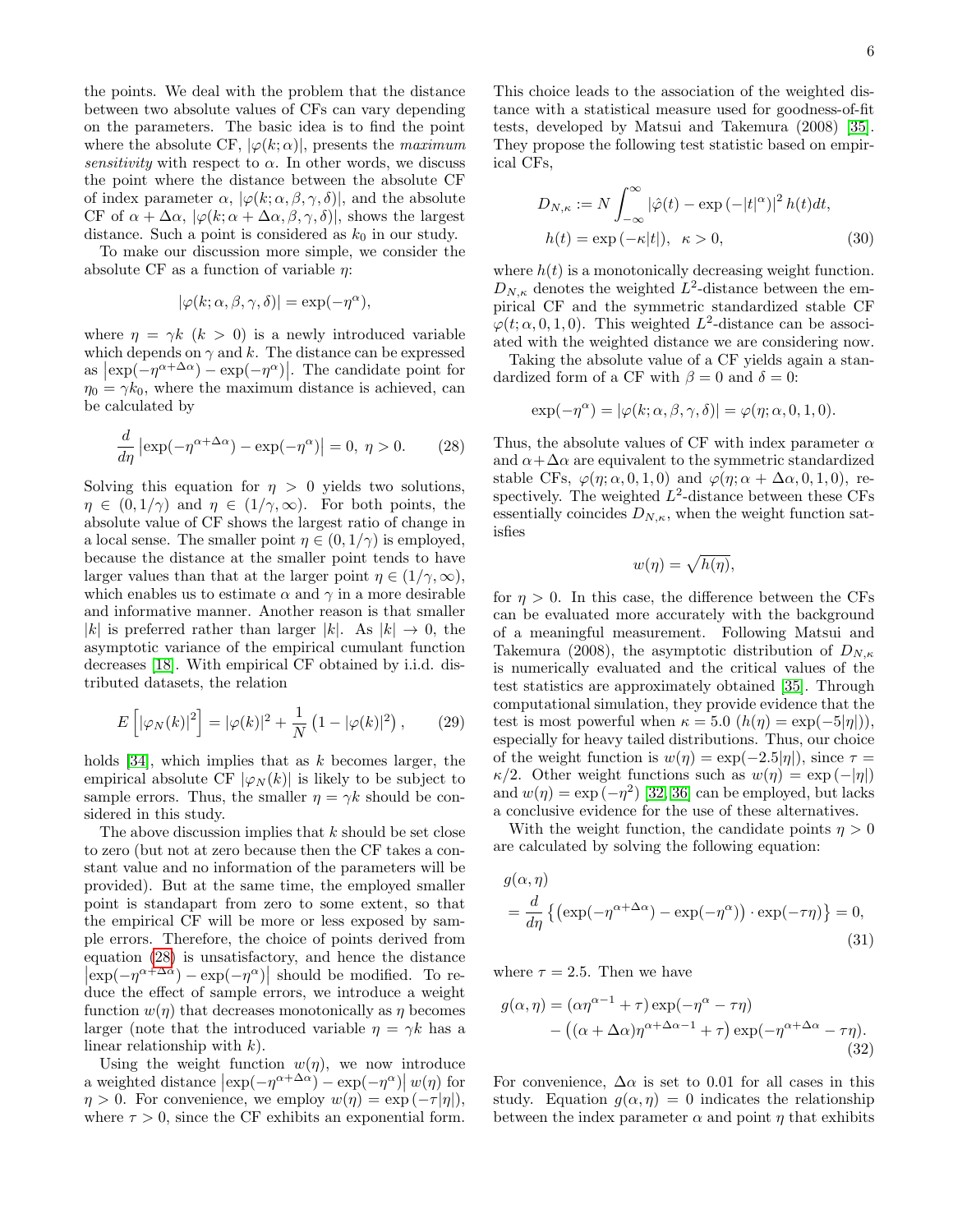

<span id="page-6-0"></span>FIG. 2. The theoretical relationship between  $\alpha$  and  $\eta$  based on our proposed selection approach,  $g(\alpha, \eta) = 0$  in equation [\(31\)](#page-5-1), is shown in the solid black line. The blue plot shows the simulated results for the best point with the minimum MSE for  $\alpha$ and  $\beta$  over 100 simulations. We consider the MSE of  $\alpha + \frac{1}{10}\beta$ because the accuracy of  $\beta$  is generally worse roughly by ten times than the accuracy of  $\alpha$ , and also that  $\beta$  estimates are usually susceptible to  $\alpha$  estimates [\[9,](#page-11-6) [14,](#page-11-11) [16\]](#page-12-3). The simulation is implemented for each value of  $\alpha$  ranging within the parameter space of 0.2 to 1.95.

the maximum rate of a change, or the maximum sensitivity, of the absolute CF with respect to  $\alpha$ .

There could exist some relationship between  $\alpha$  and  $\eta$ since they are interrelated due to  $g(\alpha, \eta) = 0$ . When some estimate  $\hat{\alpha}$  is given, the corresponding point is obtained by computing  $\eta$  that satisfies  $g(\hat{\alpha}, \eta) = 0$ , and vice versa (the corresponding parameter  $\alpha$  of a given point  $\hat{\eta}$  can be calculated by computing the equation  $q(\alpha, \hat{\eta}) = 0$ . As we have discussed previously in this subsection, we focus on the point closer (smaller) to zero out of the two candidates of the calculated points from equation [\(31\)](#page-5-1). Figure [2](#page-6-0) ascertains whether our approach of equation [\(31\)](#page-5-1) correctly estimates the parameters of stable distribution. The model clearly characterizes the distinctive relationship between  $\alpha$  and  $\eta$ , which are empirically verified via simulation using synthetic data generated from random stable variables [\[37\]](#page-12-22). This indicates that our selection of points is valid for identifying desired points in the estimation process.

In practice,  $\alpha$  is unknown. Hence the selection of point  $\eta_0 = \gamma k_0$  is undecidable, so that the parameters for the stable law cannot be estimated directly. To cope with this problem, we first aim to get a rough estimate of α calculated by using the temporary scale estimate  $\tilde{\gamma}$ . The rough estimate is considered poor as the estimation method, but it plays a role in starting off the estimation process with reasonable initial values. The accuracy of both points ( $\eta_0 = \gamma k_0$  and  $\eta_1 = \gamma k_1$ ) and the parameters  $(\alpha, \beta, \gamma, \delta)$  can be improved by alternating searches of  $\alpha$ and  $\eta$  from our relation model  $g(\alpha, \gamma) = 0$  several times to get sophisticated estimates. With estimates  $\eta_0$  and  $\eta_1$ ,

the four parameters are ultimately calculated.

#### C. Estimation procedures

Here we present our proposed algorithm for the estimation of all four parameters of stable laws by utilizing the relationship between  $\alpha$  and  $\eta$ . Regarding the fact that empirically obtained estimates occur substantial errors induced by  $\gamma \gg 1$ , we conduct a pre-standardization with k replaced to  $\eta = \gamma k$ . Using the expressions of the estimates in equations [\(20\)](#page-4-1) [\(21\)](#page-4-2) [\(22\)](#page-4-3) [\(23\)](#page-4-4), our algorithm is written as follows:

Step 1: Compute a temporary estimate  $\tilde{\gamma}_{\text{temp}}$  from sample data  $X_n$   $(n = 1, 2, \ldots, N)$  that satisfies the equation,

$$
\ln \left| \frac{1}{N} \sum_{n=1}^{N} e^{iX_n/\gamma} \right| \Big|_{\gamma = \tilde{\gamma}_{\text{temp}}} = -1.
$$

Step 2: Set

$$
\begin{cases} \tilde{k}_0 = \xi / \tilde{\gamma}_{\text{temp}} \\ \tilde{k}_1 = 1 / \tilde{\gamma}_{\text{temp}}, \end{cases}
$$

where  $\xi$  is any initial value of  $\xi \in (0,1)$ .

Step 3: Make a rough estimate of  $\alpha$  and  $\gamma$  from

$$
\tilde{\alpha} = F_{\alpha}(\tilde{k}_0, \tilde{k}_1)
$$
  

$$
\tilde{\gamma} = F_{\gamma}(\tilde{k}_0, \tilde{k}_1),
$$

respectively, where  $F_{\alpha}(\cdot, \cdot)$  and  $F_{\gamma}(\cdot, \cdot)$  are given in equations  $(20)$  and  $(21)$ .

Step 4: Compute  $\tilde{\eta}$  that satisfies  $g(\tilde{\alpha}, \eta)|_{\eta=\tilde{\eta}} = 0$ , where  $q(\cdot, \cdot)$  is given in equation [\(32\)](#page-5-2).

Step 5: Recalculate the points associated with  $\tilde{\eta}$ ,

$$
\begin{cases} \tilde{k}_0 = \tilde{\eta}/\tilde{\gamma} \\ \tilde{k}_1 = 1/\tilde{\gamma}, \end{cases}
$$

Step 6: Estimate  $\alpha$  and  $\gamma$  as

$$
\hat{\alpha} = F_{\alpha}(\tilde{k}_0, \tilde{k}_1)
$$
  

$$
\hat{\gamma} = F_{\gamma}(\tilde{k}_0, \tilde{k}_1),
$$

Step 7: Compute  $\tilde{\eta}$  that satisfies  $g(\hat{\alpha}, \eta)|_{n=\hat{\eta}} = 0$ .

Step 8: Recalculate the points associated with  $\hat{\eta}$ ,

$$
\begin{cases}\n\hat{k}_0 = \hat{\eta}/\hat{\gamma} \\
\hat{k}_1 = 1/\hat{\gamma},\n\end{cases}
$$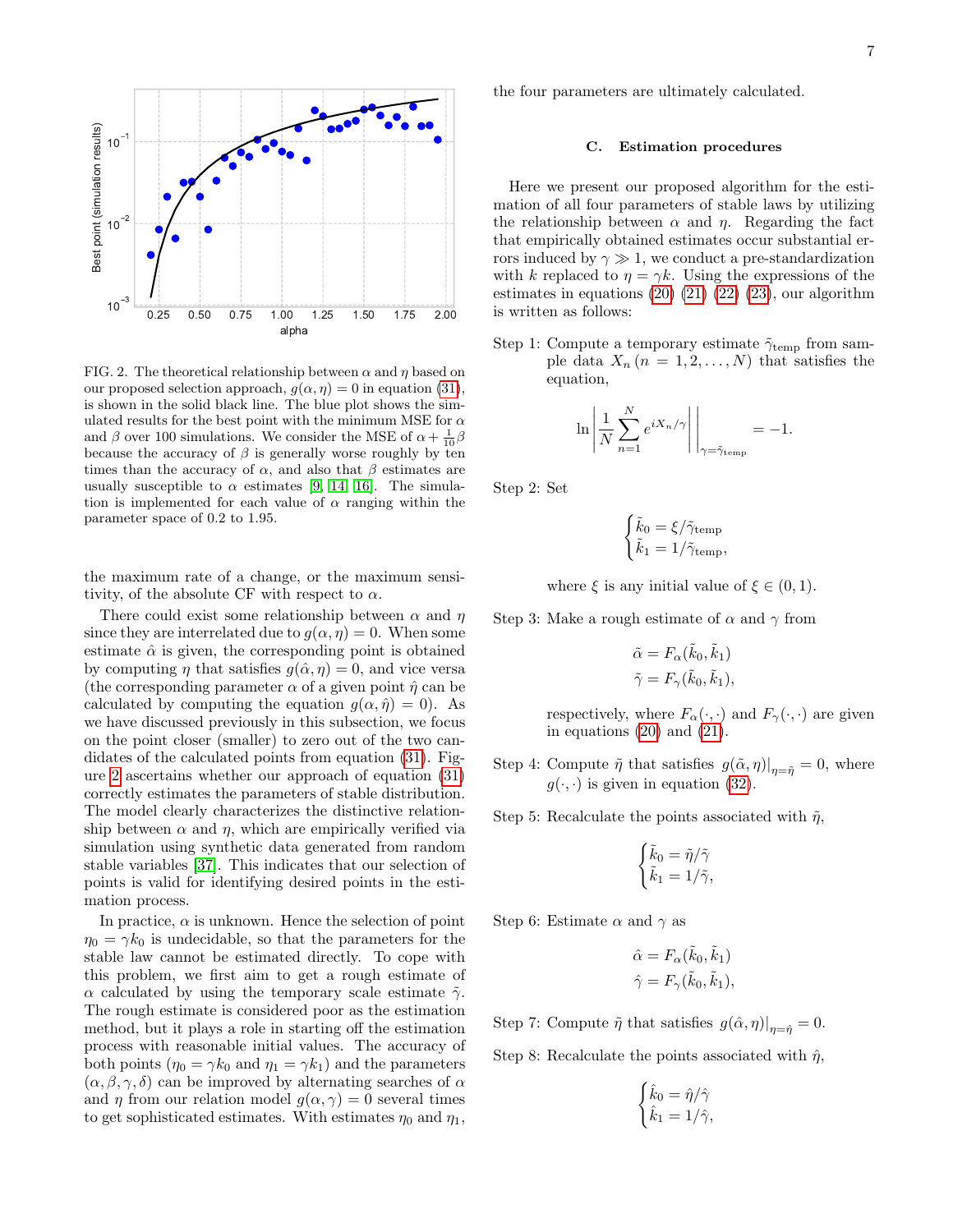Step 9: Finally, we estimate the parameters  $\alpha$  and  $\gamma$  as

$$
\hat{\alpha} = F_{\alpha}(\hat{k}_0, \hat{k}_1)
$$
  

$$
\hat{\gamma} = F_{\gamma}(\hat{k}_0, \hat{k}_1),
$$

Step 10: Estimate the parameters  $\beta$  and  $\delta$  from the functions  $F_{\beta}(\cdot,\cdot,\cdot,\cdot)$  and  $F_{\delta}(\cdot,\cdot,\cdot)$  given in equations  $(22)$  and  $(23)$ , as

$$
\hat{\beta} = F_{\beta}(\hat{k}_0, \hat{k}_1, \hat{\alpha}, \hat{\gamma})
$$

$$
\hat{\delta} = F_{\delta}(\hat{k}_0, \hat{k}_1, \hat{\alpha}),
$$

which leads to the estimates of all four parameters of stable laws.

# V. NUMERICAL ASSESSMENTS

In this section, we show numerical assessments for the estimation of stable laws. We compare the performances of our proposal approach to other state-of-art approaches using the MSE and the KS-distance. The comparison is studied for three approaches. We focus on the approaches of characteristic function-based methods presented by Bibalan et al. (2017) [\[16\]](#page-12-3) and Krutto (2018) [\[18\]](#page-12-0). We also compare with the traditional QM method [\[8,](#page-11-5) [9\]](#page-11-6) explained in subsection 3.1, to provide a benchmark with a well-known criterion. Note that all three approaches above exhibit closed-form expressions for all four estimates of stable parameters.

Bibalan et al. (2017) have shown that their approach generally outperforms other methods that yield a closedform expression, such as the FLOM, the QM, and the MOLC [\[16\]](#page-12-3). Krutto (2018) also compares the performances with several well-known methods and concludes that the method gives accurate estimates [\[18\]](#page-12-0). Since both of them belong to the family of the CF-based method, the selection of the points  $k_0$  and  $k_1$  plays an important role. In Bibalan et al. (2017),  $k_1$  is set to 1. Point  $k_0$  is always set to where the point shows the maximum distance between the absolute Gaussian CF and the absolute Cauchy CF, by using the estimates of  $\gamma^{\alpha}$  which they are calculated beforehand. It should be mentioned that the CF in this case poses a alternative definition of the scaling parameter, so we eventually obtain  $\gamma$  in the last procedure in equation [\(25\)](#page-4-5). On the other hand, Krutto (2018) suggests to employ two points that satisfies

$$
\begin{cases} \ln|\hat{\varphi}(k_0)| = -0.1\\ \ln|\hat{\varphi}(k_1)| = -0.5, \end{cases}
$$

under empirical searches [\[18\]](#page-12-0). We examine the performance for each parameter of stable distribution in addition to the fit with the entire estimated stable distribution. We also refer to the effects of sample sizes for each estimation method. For all the simulations in this paper, we generate  $L = 500$  synthetic data of

 $N = 10000$  i.i.d. random stable samples. Synthetic random data sequences following a stable distribution can be generated by algorithms constructed by Chambers et al. (1976) [\[38\]](#page-12-23), Weron (1996) [\[37\]](#page-12-22), and Umeno (1998) [\[39\]](#page-12-24). Umeno (1998) generates random stable variables based on the superposition of chaotic processes. The classical method of Chambers et al. (1976) is widely known as the pioneer of all the methods, which the algorithm was reorganized and corrected later by Weron (1996). Weron's algorithm is our choice of method, which is simple and is the fastest in calculation.

#### A. Performance of parameter estimates

The performance of the estimated parameters are examined by the MSE criterion:

$$
MSE(\theta) = \frac{1}{L} \sum_{l=1}^{L} (\theta - \hat{\theta}_l),
$$

where  $\theta$  and  $L = 500$  is the parameter of stable laws and the number of times the simulation is implemented, respectively. We calculate the MSE of all four parameters and evaluate each parameter individually.

Table [I](#page-8-0) shows the simulation results of the MSE associated with the estimate bias for each parameter. We consider the cases of parameters with  $\alpha = 0.5, 1.5, 1.8$ and  $\beta = 0, 0.5$ , all with a standardized form of  $\gamma = 1$ and  $\delta = 0$ . Our proposed approach generally provides the most accurate estimation with the smallest MSE. Especially for the index parameter  $\alpha$  and  $\delta$ , our approach significantly improves the accuracy of the estimates. Note that for the QM, the method has parameter restrictions of  $\alpha \geq 0.6$  and hence the cases with  $\alpha$ smaller than 0.6 can not be implemented. More detailed simulation results for different cases of parameters are shown in Figures [5,](#page-13-0) [6,](#page-13-1) [7](#page-14-0) in Appendix A. In particular, we show the cases of  $S(\alpha, -0.1, 1, 0), S(0.8, \beta, 1, 0)$  and  $S(1.6, \beta, 1, 0)$ , with parameter values varying within the parameter ranges. The results imply that for whatever parameter combination, our method generally outperforms the others with the highest accuracy. Although we find that other methods sometimes show higher accuracy on either the parameter  $\alpha$  or  $\delta$  in cases of  $0.6 \leq \alpha \leq 1.2$ in  $S(\alpha, -0.1, 1, 0)$  in Figure [5](#page-13-0) and  $-0.3 \leq \beta \leq 0.3$  for  $S(0.8, \beta, 1, 0)$  in Figure [6,](#page-13-1) our method appears to be powerful for estimating all four stable parameters.

#### B. Performance of the estimated distribution

Next, we examine the performance of estimating stable laws from a different perspective; evaluation of the entire distribution. We use the KS distance expressed as

$$
D = \max_{x} |P(x) - \hat{P}(x)|,
$$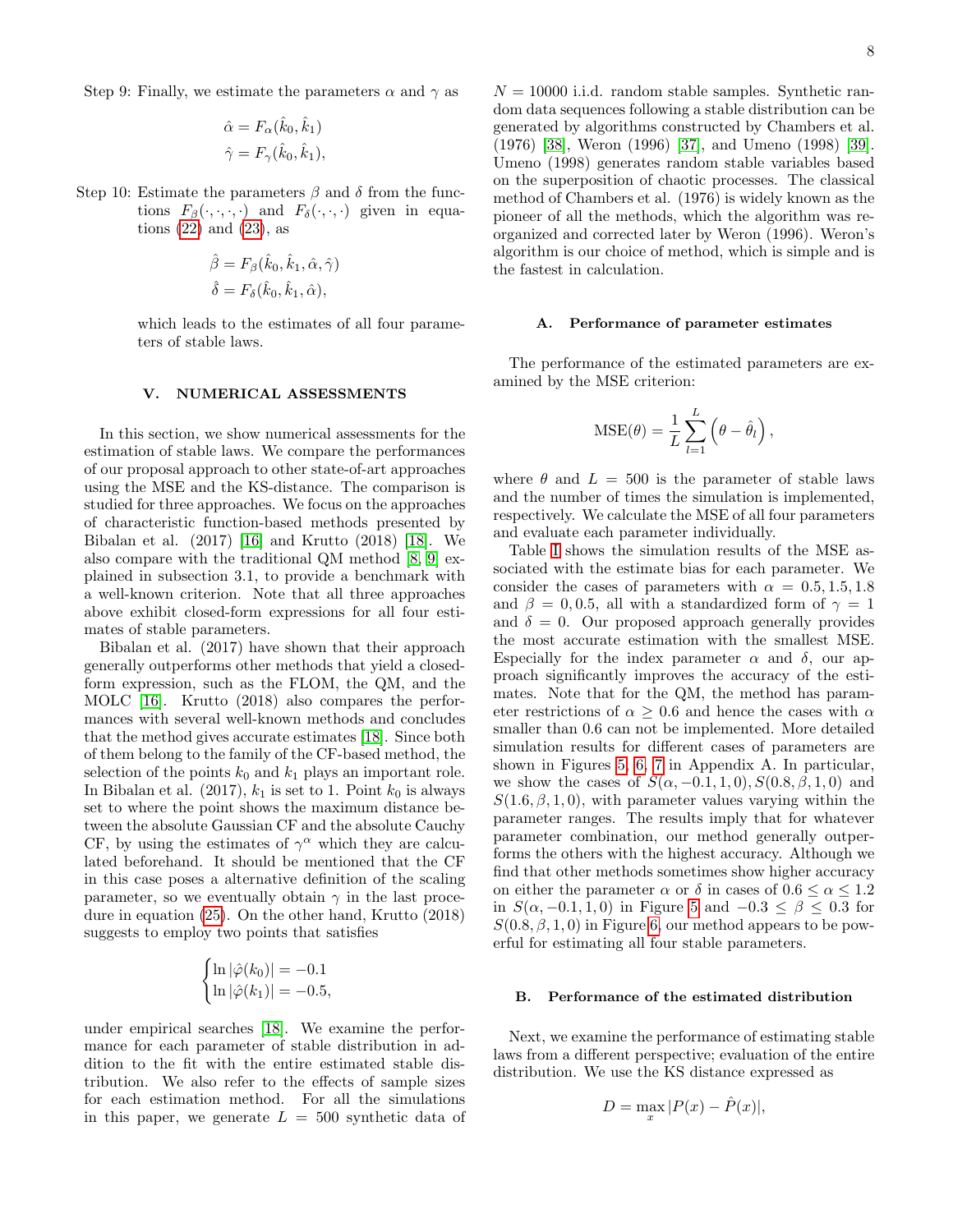<span id="page-8-0"></span>TABLE I. Simulation results for the performance of all four stable law parameters. The comparison of the proposed method with other methods based on Bibalan et al., Krutto, and QM are examined for different values of  $(\alpha, \beta)$  with a standardized form of  $(\gamma, \delta) = (1, 0)$ . Absolute values of bias are given below the MSE in parentheses for all cases. The minimum value of MSEs among the methods are shown in bold for each case of parameters.

|                           |                |                    | $\alpha$  |          |                |                    |                    |                  |  |
|---------------------------|----------------|--------------------|-----------|----------|----------------|--------------------|--------------------|------------------|--|
|                           |                |                    |           | 0.5<br>B |                | $\overline{1.5}$   |                    | $\overline{1.8}$ |  |
|                           |                |                    |           |          |                | $\overline{\beta}$ | $\overline{\beta}$ |                  |  |
|                           |                | $(\times 10^{-4})$ | $\Omega$  | 0.5      | $\overline{0}$ | 0.5                | $\overline{0}$     | 0.5              |  |
| $\overline{\hat{\alpha}}$ | proposed       | <b>MSE</b>         | 0.859     | 0.767    | 3.353          | 2.881              | 2.128              | 2.100            |  |
|                           |                | bias               | (1.047)   | (5.376)  | (9.776)        | (4.193)            | (1.567)            | (2.140)          |  |
|                           | Bibalan et al. |                    | $5.252\,$ | 4.803    | $4.015\,$      | 3.757              | 2.346              | 2.234            |  |
|                           |                |                    | (8.435)   | (4.880)  | (2.793)        | (16.51)            | (2.994)            | (1.710)          |  |
|                           | Krutto         |                    | 1.387     | 1.429    | 4.958          | 4.604              | 2.816              | 2.728            |  |
|                           |                |                    | (13.48)   | (2.535)  | (18.95)        | (4.333)            | (0.231)            | (3.642)          |  |
|                           | QM             |                    |           |          | $3.915\,$      | 5.306              | 9.282              | 8.857            |  |
|                           |                |                    |           |          | (4.732)        | (16.75)            | (16.63)            | (16.97)          |  |
| $\overline{\hat{\beta}}$  | proposed       | MSE                | 6.867     | 7.522    | 11.54          | $\bf 11.55$        | 40.68              | 48.78            |  |
|                           |                | bias               | (13.78)   | (3.230)  | (0.629)        | (12.33)            | (24.90)            | (16.48)          |  |
|                           | Bibalan et al. |                    | 20.95     | 20.64    | $15.09\,$      | 16.61              | 47.62              | 56.67            |  |
|                           |                |                    | (19.32)   | (5.274)  | (17.51)        | (4.882)            | (36.72)            | (19.40)          |  |
|                           | Krutto         |                    | 11.66     | 12.64    | 15.71          | $15.18\,$          | 37.05              | 42.97            |  |
|                           |                |                    | (0.736)   | (3.166)  | (9.488)        | (3.711)            | (7.387)            | (29.83)          |  |
|                           | QM             |                    |           |          | 11.59          | 13.01              | 61.39              | 162.3            |  |
|                           |                |                    |           |          | (6.575)        | (64.02)            | (3.764)            | (373.2)          |  |
| $\overline{\hat{\gamma}}$ | proposed       | <b>MSE</b>         | 15.95     | 13.20    | 1.444          | 1.396              | 0.842              | 0.857            |  |
|                           |                | bias               | (14.74)   | (20.28)  | (5.552)        | (3.004)            | (0.748)            | (9.113)          |  |
|                           | Bibalan et al. |                    | 13.66     | 13.29    | 1.450          | 1.386              | 0.845              | 0.854            |  |
|                           |                |                    | (24.70)   | (44.02)  | (5.306)        | (3.741)            | (0.984)            | (9.016)          |  |
|                           | Krutto         |                    | 31.33     | 32.42    | 1.910          | 1.841              | 0.895              | 0.938            |  |
|                           |                |                    | (48.27)   | (25.64)  | (13.73)        | (4.923)            | (1.007)            | (9.917)          |  |
|                           | QM             |                    |           |          | $1.613\,$      | 1.989              | 1.483              | $1.518\,$        |  |
|                           |                |                    |           |          | (11.55)        | (27.58)            | (9.162)            | (20.74)          |  |
| $\overline{\hat{\delta}}$ | proposed       | <b>MSE</b>         | 10.80     | 14.25    | 8.401          | 10.27              | 3.147              | 3.428            |  |
|                           |                | bias               | (11.90)   | (33.02)  | (10.70)        | (1.020)            | (0.243)            | (2.800)          |  |
|                           | Bibalan et al. |                    | $30.86\,$ | 35.41    | 10.72          | 13.43              | 3.497              | 3.965            |  |
|                           |                |                    | (15.92)   | (20.27)  | (26.94)        | (8.638)            | (3.954)            | (3.118)          |  |
|                           | Krutto         |                    | 61.87     | 88.23    | 9.796          | 12.00              | $3.151\,$          | 3.275            |  |
|                           |                |                    | (23.49)   | (56.67)  | (4.332)        | (10.58)            | (2.116)            | (4.712)          |  |
|                           | QM             |                    |           |          | 9.394          | 11.68              | 3.710              | 3.815            |  |
|                           |                |                    |           |          | (14.87)        | (46.61)            | (1.920)            | (32.97)          |  |

which represents the maximum distance between two distributions in terms of the CDF. Here  $P(x)$  and  $\hat{P}(x)$  denotes the empirically obtained CDF, and the theoretical estimated CDF, respectively. The standard density and distribution functions of stable distributions are numerically derived approximately by implementing the Fourier integral formulas [\[40,](#page-12-25) [41\]](#page-12-26), which are available in package libstable that provides good approximation values [\[42\]](#page-12-27). KS distance is one of the most major standards for numerical assessments when discussing stable laws. We set aside any issues related to numerical approximations of stable distributions, so that we can focus on the performance between the methods. The root mean square (RMS) of the KS distance is used for the numerical assessment to make the small differences of the comparison results more apparent.

Figure [3](#page-9-0) shows the simulation results of the

KS distance for several cases of stable distributions;  $S(\alpha, 0.1, 1, 0), S(1.7, \beta, 1, 0), S(1.3, 0.2, \gamma, 0),$  and  $S(0.7, -0.4, 1, \delta)$ . The RMS of the KS distance is calculated for each case with various values of parameters ranging within parameter ranges. We find in Figure [3](#page-9-0) (c) that the estimation for the scaling parameter  $\gamma \neq 1$  poses significant estimation errors. This is caused by the effect of sample errors induced by the scaling parameter  $\gamma$  far from the standardized form, as shown in equation [\(26\)](#page-4-0). On the other hand, our proposed method achieves the smallest value of KS distances for all cases of parameter combinations. This proves that we are also successful in improving the estimation of the entire stable distribution.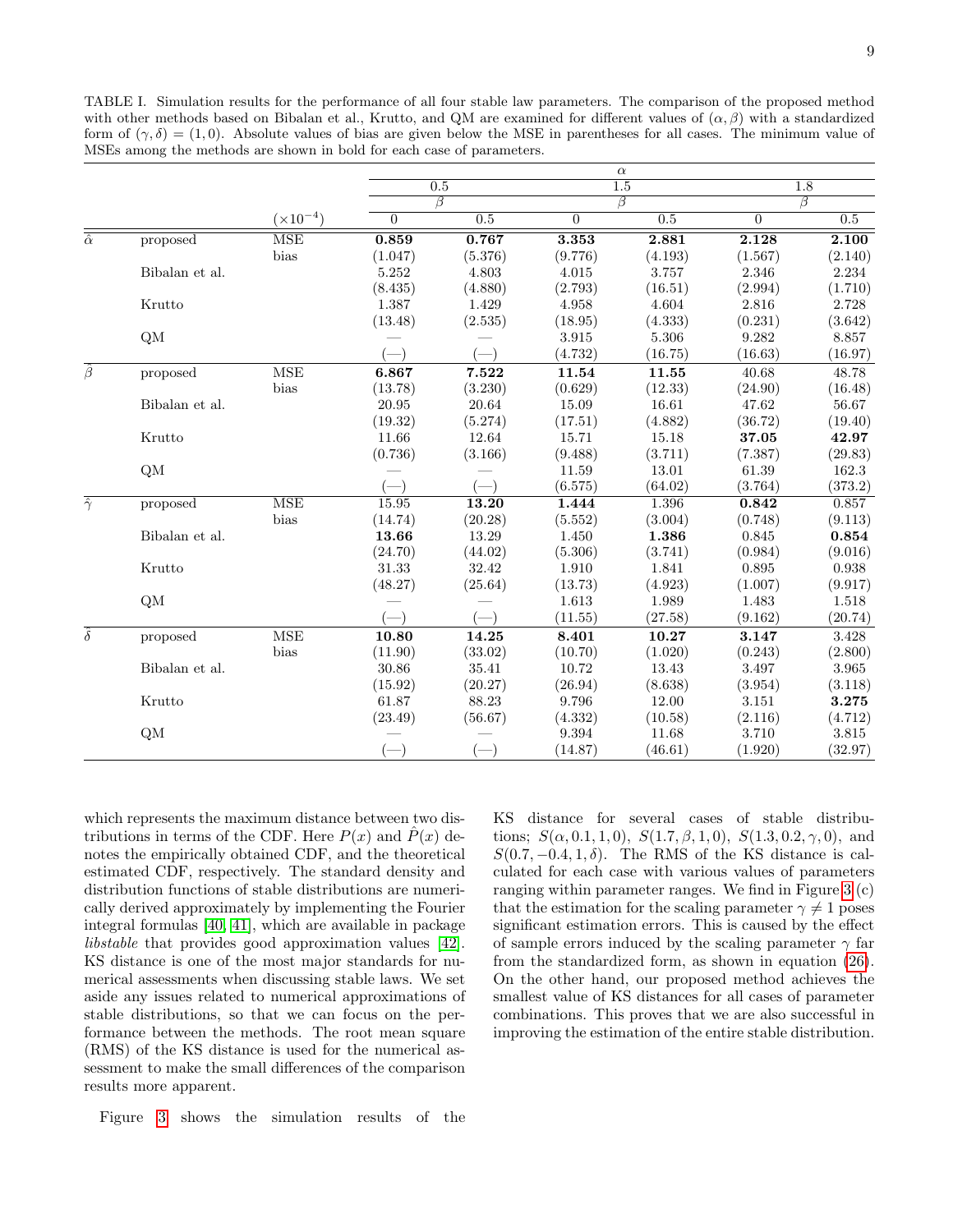

(a)RMS of KS distances for  $S(\alpha, 0.1, 1, 0)$ 

(b)RMS of KS distances for  $S(1.7, \beta, 1, 0)$ 



(c)RMS of KS distances for  $S(1.3, 0.2, \gamma, 0)$ 

(d)RMS of KS distances for  $S(0.7, -0.4, 1, \delta)$ 

<span id="page-9-0"></span>FIG. 3. Comparison of the KS distances for the methods based on the proposed approach, Bibalan et al.'s approach, Krutto's approach, and the QM method. The RMS values of KS distances are studied for several cases of stable distributions with parameters ranging within its parameter range  $(N = 10000, L = 500)$ .



<span id="page-9-1"></span>FIG. 4. Comparison of the MSE for the methods based on the proposed approach, Bibalan et al.'s approach, Krutto's approach, and the QM method with different values of sample sizes  $N = 300, 1000, 3000, 10000$ . The MSE values of each stable parameter are studied for cases of  $S(1.4, 0.2, 1, 0)$  over  $L = 500$  synthetic datasets.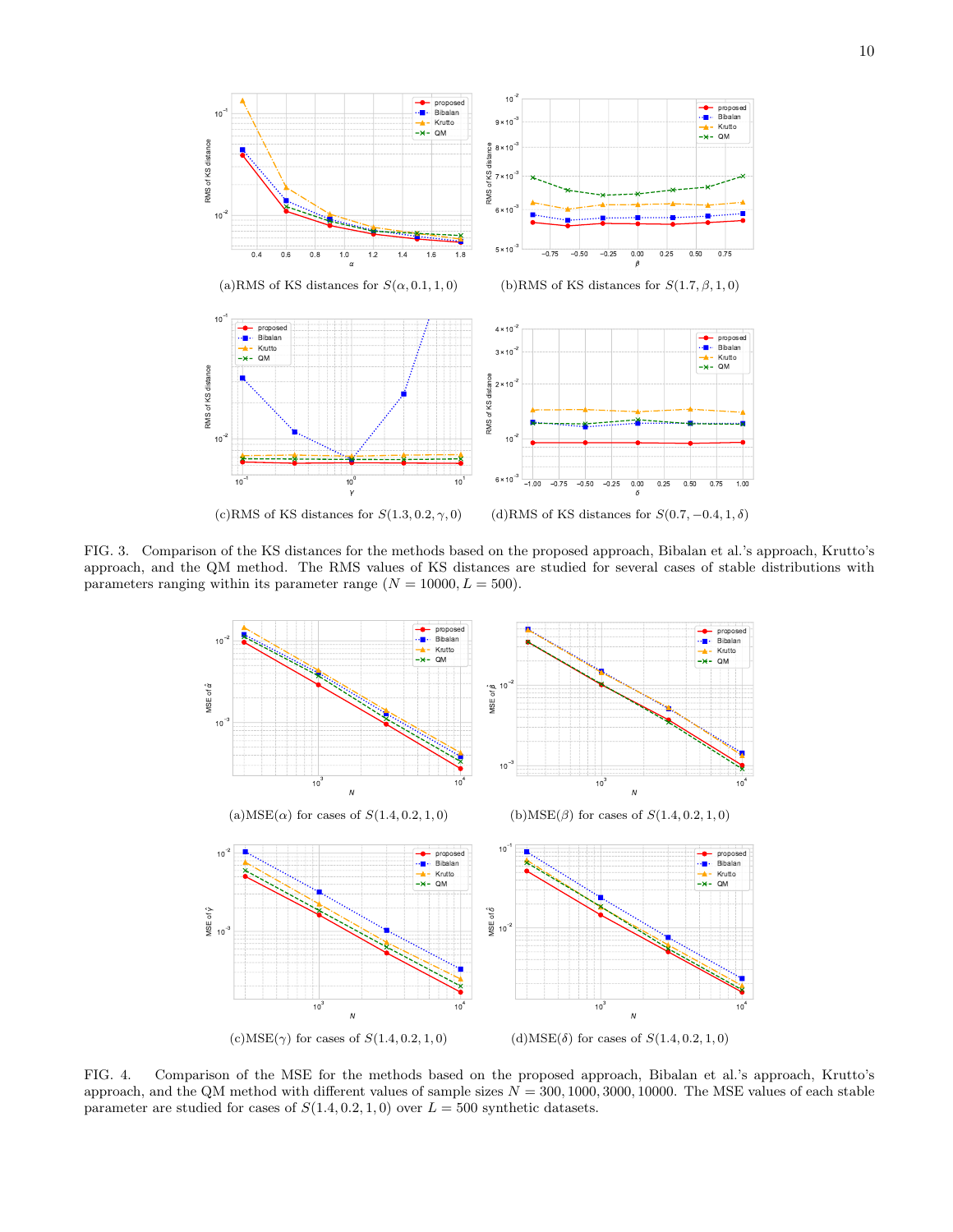TABLE II. Basic statistics of USDJPY and WTI return time series with time intervals of 1-hour and one day, respectively. Mean is the average of the return time series, SD is the standard deviation, and N is the number of sample sizes.

<span id="page-10-0"></span>

|               | Mean                  | SЕ     | skew      | Kurt   | Min       | Max    |       |
|---------------|-----------------------|--------|-----------|--------|-----------|--------|-------|
| <b>USDJPY</b> | $.027\times10^{-5}$   | 0.0062 | $-0.0531$ | .7880  | $-0.0384$ | 0.0550 | 4190  |
| WTI           | $-7.312\times10^{-6}$ | ).0041 | 0.5900    | 23.945 | $-0.0576$ | 0.1068 | 54356 |

<span id="page-10-1"></span>TABLE III. Parameters of the fitted stable distribution for daily return time series of USDJPY exchange rate (2004/01/05-2019/12/31) and KS-distance calculated based on several estimation methods  $(N = 4190)$ .

| method         | $\alpha$ |          | $\sim$ |            | ΚS     |
|----------------|----------|----------|--------|------------|--------|
| proposed       | 1.708    | $-0.121$ | 0.0035 | $-0.00004$ | 0.0214 |
| Bibalan et al. | 1.884    | $-0.261$ | 0.0039 | $-0.00002$ | 0.0396 |
| Krutto         | 1.767    | $-0.138$ | 0.0036 | $-0.00004$ | 0.0279 |
| QМ             | 1.584    | $-0.064$ | 0.0034 | $-0.00012$ | 0.0216 |

#### C. Effect of sample size

Needless to say, the accuracy of the estimation method strongly depends on the number of samples. Larger sample sizes give more information of the dataset whereas smaller sample sizes have only little information making it challenging to detect the true values. We examine the effect of sample size by comparing the performance among the estimation methods. Figure [4](#page-9-1) displays the MSE of each parameter of stable distribution as the sample size  $N$  changes from 300 to 10000. The study is examined for the case of  $S(1.4, 0.2, 1, 0)$ . The MSE simulated by means of our method decreases with the order  $\mathcal{O}(1/N)$  while the MSE simulated by means of other representative methods also exhibited similar behaviors of order. Our proposed approach offers the best performance except for the location parameter  $\delta$ , where the QM method sometimes give more accurate estimates for large datasets.

# VI. APPLICATION TO FINANCIAL EMPIRICAL DATA

This section shows application of the proposed estimation method to real financial data. We provide several empirical studies to present that our proposed approach is appliable for a wide range of empirical analysis in finance.

Asset price returns in various financial markets tend to show interesting properties of stable laws ever since Mandelbrot (1963) first revealed that stable distribution fits cotton price returns better than the classical Gaussian distribution [\[43\]](#page-12-28). This argument have attracted attention to identifying price behaviors in many financial fields such as equities [\[44](#page-12-29)[–46\]](#page-12-30), price consumer index inflation [\[47\]](#page-12-31), metal markets [\[48\]](#page-12-32), oil markets [\[49\]](#page-12-33), and Cryp-

<span id="page-10-2"></span>TABLE IV. Parameters of the fitted stable distribution for 1-hour return time series of WTI crude oil futures market  $(2010/11/14-2019/12/31)$  and KS-distance calculated based on several estimation methods  $(N = 54356)$ .

| method         | $\alpha$ |          |        |            | ΚS    |
|----------------|----------|----------|--------|------------|-------|
| proposed       | 1.357    | $-0.045$ | 0.0015 | $-0.00007$ | 0.018 |
| Bibalan et al. | 1.846    | $-0.012$ | 0.0024 | $-0.00002$ | 0.088 |
| Krutto         | 1.487    | $-0.071$ | 0.0017 | $-0.00007$ | 0.036 |
| QМ             | 1.260    | $-0.031$ | 0.0015 | $-0.00009$ | 0.019 |

tocurrency markets [\[34\]](#page-12-19). We investigate return distributions of the Japanese Yen currency exchange rate in terms of the US dollar (USDJPY) and the West Texas Intermediate (WTI) crude oil futures market, both of which are potent indices in finance. The basic statistics of the indices are provided in Table [II.](#page-10-0) We explore both cases of common daily analysis and high-frequency data analysis. In particular, we use daily and one-hour return time series for the USDJPY and the WTI market, respectively. Since the scale of returns for both cases are too small for the method based on Bibalan et al. (2017) to give plausible estimates, we do a pre-standardization process beforehand. We multiply returns by 100 and after the estimation the parameters  $\gamma$  and  $\delta$  are adjusted by dividing them by 100. Table [III](#page-10-1) presents the estimates of the fitted stable distribution associated with the KS-distance between the empirical distribution and the estimated stable distribution for USDJPY, calculated based on four controversial estimation methods. Our primary focus is on the KS-distance value. The results show that the estimated distribution based on our proposed method presents the smallest value among other estimation methods. The smallest KS-distance implies that our method exhibits stable laws that best describes the observed data. Parameter estimates and the distance measure for the WTI market are shown in Table [IV.](#page-10-2) The result indicates that the outstanding performance of our method also holds for high-frequency data with the lowest KS-distance. What makes the development of the estimation method a crucial matter is that the parameter estimates can differ so much among the methods when applied to empirically observed data, even for large datasets. We find in Table [IV](#page-10-2) that the estimate of  $\alpha$ marks a low 1.260 based on the QM method whereas Bibalan et al.'s method presents 1.846, which the value differs quite a lot between the methods in spite of the large sample size of dataset with  $N = 54356$ . A method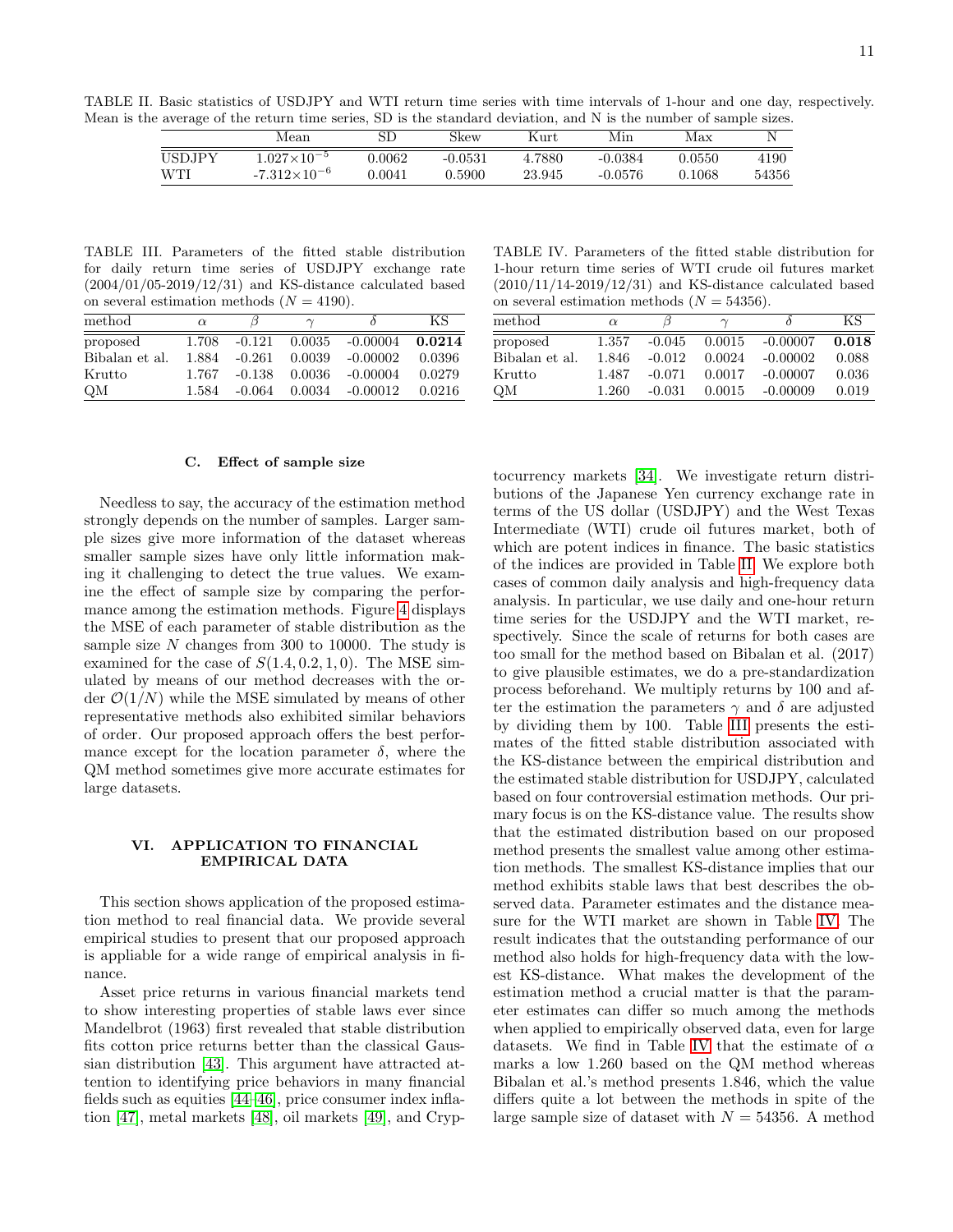that accomplishes the inference of the closest distribution or set of parameters provides a more reliable model. Hence, our proposed estimation approach play a significant role as a tool for modeling with stable laws.

# VII. CONCLUSION

This paper has proposed a new approach for estimating stable laws and applied this approach to the exploration of price behaviors in financial markets. Our new technique is developed under the method of moments, which is one of the widely known CF-based methods that require the choice of appropriate momental points. The points necessary for the estimation process are flexibly chosen, as the estimation accuracy of stable laws depends heavily on their true parameter values. We have focused on the fact that the index parameter  $\alpha$  and the desired momental points exhibit a distinctive relationship, which is a new perspective in the literature. This relation is modelled as  $q(\alpha, \eta) = 0$ , based on the idea of employing points  $\eta$  at which the weighted absolute values of the CF present the maximum sensitivity. To detect appropriate points, we have suggested a procedure relying on the combination of empirical searches and algorithmic approaches. The advantage of employing these points is that the parameters of stable laws can be estimated in a more precise manner while remaining straightforwardly the implementation of the method. The relative performance of the parameter estimates is benchmarked against other existing methods, specifically the

- <span id="page-11-0"></span>[1] Gnedenko, B. V., & Kolmogorov, A. N. (1954). Limit Distributions for Sums of Independent. Random Variables, Addison-Wesley.
- <span id="page-11-1"></span>[2] Crisanto-Neto, J. C., da Luz, M. G. E., Raposo, E. P., & Viswanathan, G. M. (2018). An efficient series approximation for the Lévy -stable symmetric distribution. Physics Letters A, 382(35), 2408-2413.
- <span id="page-11-2"></span>[3] DuMouchel, W. H. (1973). On the asymptotic normality of the maximum-likelihood estimate when sampling from a stable distribution. The Annals of Statistics, 1(5), 948- 957.
- [4] Wade Brorsen, B., & Yang, S. R. (1990). Maximum likelihood estimates of symmetric stable distribution parameters. Communications in Statistics-Simulation and Computation, 19(4), 1459-1464.
- [5] Mittnik, S., Doganoglu, T., & Chenyao, D. (1999). Maximum likelihood estimation of stable Paretian models. Mathematical and Computer Modelling, 29(10-12), 275- 293.
- <span id="page-11-3"></span>[6] Nolan, J. P. (2001). Maximum likelihood estimation and diagnostics for stable distributions. In *Lévy processes* (pp. 379-400). Birkhäuser, Boston, MA.
- <span id="page-11-4"></span>[7] Koblents, E., Míguez, J., Rodríguez, M. A., & Schmidt, A. M. (2016). A nonlinear population Monte Carlo scheme for the Bayesian estimation of parameters of

QM and the methods of Bibalan et al. (2017) and Krutto (2018), through simulation studies in terms of the MSE and KS-distance criteria. The results have implied that our method is the most powerful with the best performance. Our approach assures that the estimates of all four parameters of stable laws present a closed-form expression without any restrictions on parameter ranges, making the method significantly practical. We have also explored the behaviors of price fluctuations in several financial markets to show that our method is applicable for empirical financial studies. For the USD-JPY exchange rate and the WTI crude oil future price, our method supports stable laws with the highest performance among all the other methods discussed in this paper. This would motivate us to further develop analytical methods for examining stable laws, as well as to further investigate various features of financial markets.

# Appendix A: Figures of simulation results

We show in this section some of the additional simulation results examined for checking the performance of the parameter estimates. Each of the four parameters of stable laws are studied for various cases of parameter combinations. The results imply that for most cases, our proposed approach based method leads to improve the accuracy of the estimates. We find that the state of performance is also consistent with all four parameters, outperforming the other existing methods.

 $\alpha$ -stable distributions. Computational Statistics & Data Analysis, 95, 57-74.

- <span id="page-11-5"></span>[8] Fama, E. F., & Roll, R. (1971). Parameter estimates for symmetric stable distributions. Journal of the American Statistical Association, 66(334), 331-338.
- <span id="page-11-6"></span>[9] McCulloch, J. H. (1986). Simple consistent estimators of stable distribution parameters. Communications in Statistics-Simulation and Computation, 15(4), 1109- 1136.
- <span id="page-11-7"></span>[10] Ma, X., & Nikias, C. L. (1995). Parameter estimation and blind channel identification in impulsive signal environments. IEEE Transactions on Signal Processing, 43(12), 2884-2897.
- <span id="page-11-8"></span>[11] Kuruoglu, E. E. (2001). Density parameter estimation of skewed  $\alpha$ -stable distributions. IEEE Transactions on signal processing, 49(10), 2192-2201.
- <span id="page-11-9"></span>[12] Nicolas, J. M., & Anfinsen, S. N. (2002). Introduction to second kind statistics: Application of log-moments and log-cumulants to the analysis of radar image distributions. Trait. Signal, 19(3), 139-167.
- <span id="page-11-10"></span>[13] Pastor, G., Mora-Jiménez, I., Caamaño, A. J., & Jäntti, R. (2016). Asymptotic expansions for heavy-tailed data. IEEE Signal Processing Letters, 23(4), 444-448.
- <span id="page-11-11"></span>[14] Koutrouvelis, I. A. (1980). Regression-type estimation of the parameters of stable laws. Journal of the American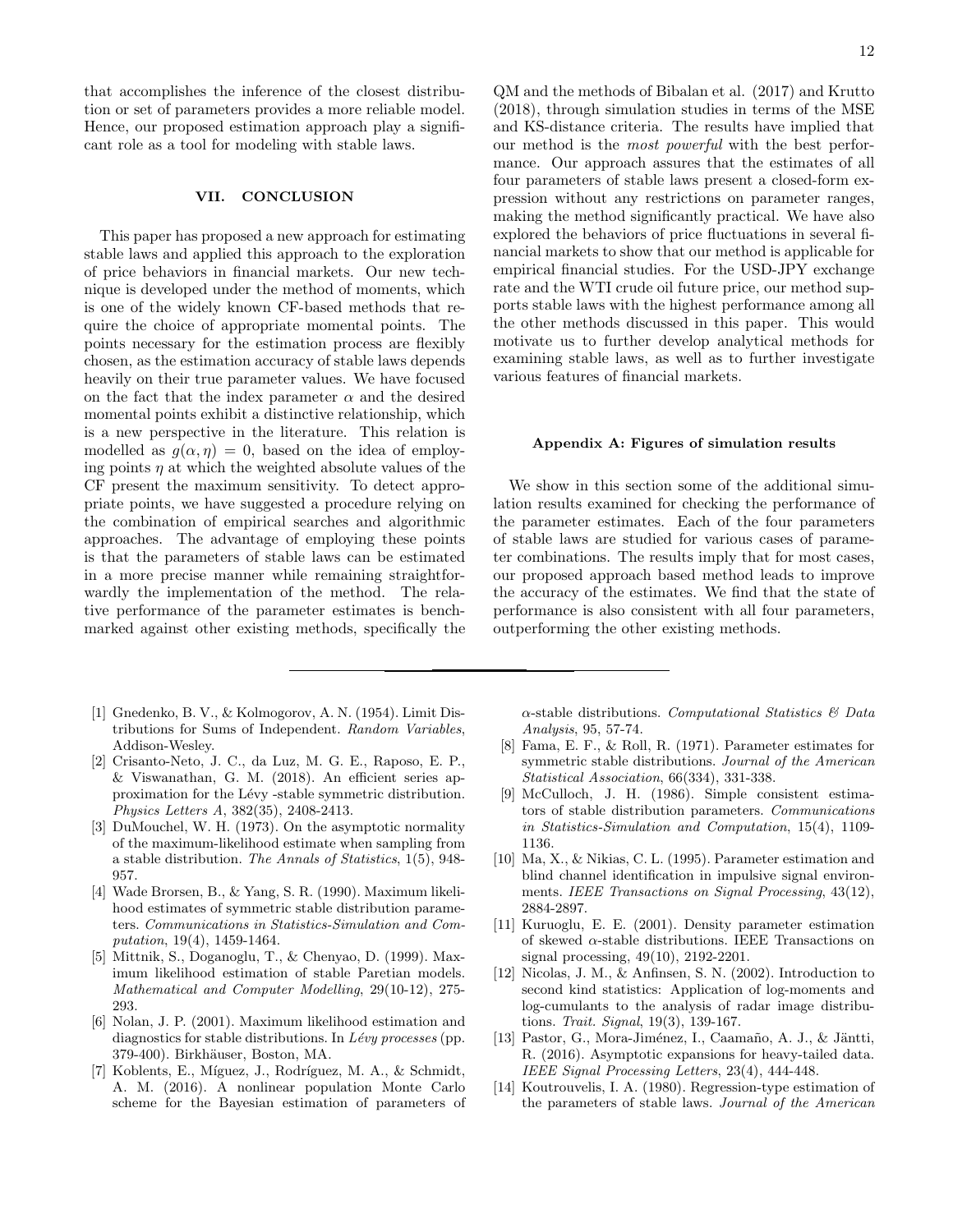Statistical Association, 75(372), 918-928.

- <span id="page-12-1"></span>[15] Press, S. J. (1972). Estimation in univariate and multivariate stable distributions. Journal of the American Statistical Association, 67(340), 842-846.
- <span id="page-12-3"></span>[16] Bibalan, M. H., Amindavar, H., & Amirmazlaghani, M. (2017). Characteristic function based parameter estimation of skewed alpha-stable distribution: An analytical approach. Signal Processing, 130, 323-336.
- <span id="page-12-2"></span>[17] Krutto, A. (2016). Parameter estimation in stable law. Risks, 4(4), 43.
- <span id="page-12-0"></span>[18] Krutto, A. (2018). Empirical cumulant function based parameter estimation in stable laws. Acta et Commentationes Universitatis Tartuensis de Mathematica, 22(2), 311-338.
- <span id="page-12-4"></span> $[19]$  Lévy, P.  $(1937)$ . Theéorie de l'addition des variables aléatoires. Paris: Gauthier-Villars.
- <span id="page-12-5"></span>[20] Samorodnitsky, G., & Taqqu, M. (1994). Non-Gaussian Stable Processes: Stochastic Models with Infinite Variance. Chapman ft Hall, London.
- <span id="page-12-6"></span>[21] Samorodnitsky, G., & Taqqu, M. S. (1994). Stable Non-Gaussian Random Processes: Stochastic Models with Infinite Variance Chapman & Hall: New York.
- <span id="page-12-7"></span>[22] Nolan, J. (2003). Stable distributions - models for heavytailed data.
- <span id="page-12-8"></span>[23] Arnol'd, V. I., & Avez, A. (1968). Ergodic Problems of Classical Mechanics (NewYork: Benjamin).
- <span id="page-12-9"></span>[24] Wang, X., Li, K., Gao, P., & Meng, S. (2015). Research on parameter estimation methods for alpha stable noise in a laser gyroscopes random error. Sensors, 15(8), 18550- 18564.
- <span id="page-12-10"></span>[25] Kateregga, M., Mataramvura, S., & Taylor, D. (2017). Parameter estimation for stable distributions with application to commodity futures log-returns. Cogent Economics & Finance, 5(1), 1318813.
- <span id="page-12-11"></span>[26] Akgiray, V., & Lamoureux, C. G. (1989). Estimation of stable-law parameters: A comparative study. Journal of Business & Economic Statistics, 7(1), 85-93.
- <span id="page-12-12"></span>[27] Garcia, R., Renault, E., & Veredas, D. (2011). Estimation of stable distributions by indirect inference. Journal of Econometrics, 161(2), 325-337.
- <span id="page-12-13"></span>[28] Kogon, S. M., & Williams, D. B. (1998). Characteristic function based estimation of stable distribution parameters. A Practical Guide to Heavy Tails: Statistical Techniques and Applications, 311-338.
- <span id="page-12-14"></span>[29] Borak, S., Härdle, W.,  $\&$  Weron, R. (2005). Stable distributions. In Statistical Tools for Finance and Insurance (pp. 21-44). Springer, Berlin, Heidelberg.
- <span id="page-12-15"></span>[30] Nikias, C. L., & Shao, M. (1995). Signal Processing with Alpha-stable Distributions and Applications. Wiley-Interscience.
- <span id="page-12-16"></span>[31] Liu, Y., Ye, Y., Wang, Q., & Liu, X. (2018). Stability Prediction Model of Roadway Surrounding Rock Based on Concept Lattice Reduction and a Symmetric Alpha Stable Distribution Probability Neural Network. Applied Sciences, 8(11), 2164.
- <span id="page-12-17"></span>[32] Paulson, A. S., Holcomb, E. W., & Leitch, R. A. (1975). The estimation of the parameters of the stable laws. Biometrika, 62(1), 163-170.
- <span id="page-12-18"></span>[33] Brent, R. P. (2013). Algorithms for Minimization without Derivatives. Courier Corporation.
- <span id="page-12-19"></span>[34] Kakinaka, S., & Umeno, K. (2020). Characterizing Cryptocurrency Market with Lévys Stable Distributions. Journal of the Physical Society of Japan, 89(2), 024802.
- <span id="page-12-20"></span>[35] Matsui, M., & Takemura, A. (2008). Goodness-of-fit tests for symmetric stable distributionsempirical characteristic function approach. Test,  $17(3)$ , 546-566.
- <span id="page-12-21"></span>[36] Heathcote, C. R. (1977). The integrated squared error estimation of parameters. Biometrika, 64(2), 255-264.
- <span id="page-12-22"></span>[37] Weron, R. (1996). On the Chambers-Mallows-Stuck method for simulating skewed stable random variables. Statistics & Probability Letters, 28(2), 165-171.
- <span id="page-12-23"></span>[38] Chambers, J. M., Mallows, C. L., & Stuck, B. W. (1976). A method for simulating stable random variables. Journal of the American Statistical Association, 71(354), 340- 344.
- <span id="page-12-24"></span>[39] Umeno, K. (1998). Superposition of chaotic processes with convergence to Lévy's stable law. Physical Review E, 58(2), 2644.
- <span id="page-12-25"></span>[40] Zolotarev, V. M. (1986). One-dimensional stable distributions (Vol. 65). American Mathematical Soc.
- <span id="page-12-26"></span>[41] Nolan, J. P. (1997). Numerical calculation of stable densities and distribution functions. Communications in Statistics. Stochastic Models, 13(4), 759-774.
- <span id="page-12-27"></span>[42] Royuela-del-Val, J., Simmross-Wattenberg, F., & Alberola-López, C. (2017). Libstable: Fast, Parallel and High-Precision Computation of-Stable Distributions in  $C/C++$  and MATLAB, *Journal of Statistical Software*, 78(1), 1-25.
- <span id="page-12-28"></span>[43] Mandelbrot, B. (1963). The Variation of Certain Speculative Prices. The Journal of Business, 36(4), 394-419.
- <span id="page-12-29"></span>[44] Fama, E. F. (1965). The behavior of stock-market prices. The Journal of Business, 38(1), 34-105.
- [45] Mantegna, R. N., & Stanley, H. E. (1995). Scaling behaviour in the dynamics of an economic index. Nature, 376(6535), 46-49.
- <span id="page-12-30"></span>[46] Xu, W., Wu, C., Dong, Y., & Xiao, W. (2011). Modeling Chinese stock returns with stable distribution. Mathematical and Computer Modelling, 54(1-2), 610-617.
- <span id="page-12-31"></span>[47] Chronis, G. A. (2016). Modelling the extreme variability of the US Consumer Price Index inflation with a stable non-symmetric distribution. Economic Modelling, 59, 271-277.
- <span id="page-12-32"></span>[48] Krezolek, D. (2012). Non-classical measures of investment risk on the market of precious non-ferrous metals using the methodology of stable distributions. Dynamic Econometric Models, 12, 89-103.
- <span id="page-12-33"></span>[49] Yuan, Y., Zhuang, X. T., Jin, X., & Huang, W. Q. (2014). Stable distribution and long-range correlation of Brent crude oil market. Physica A: Statistical Mechanics and its Applications, 413, 173-179.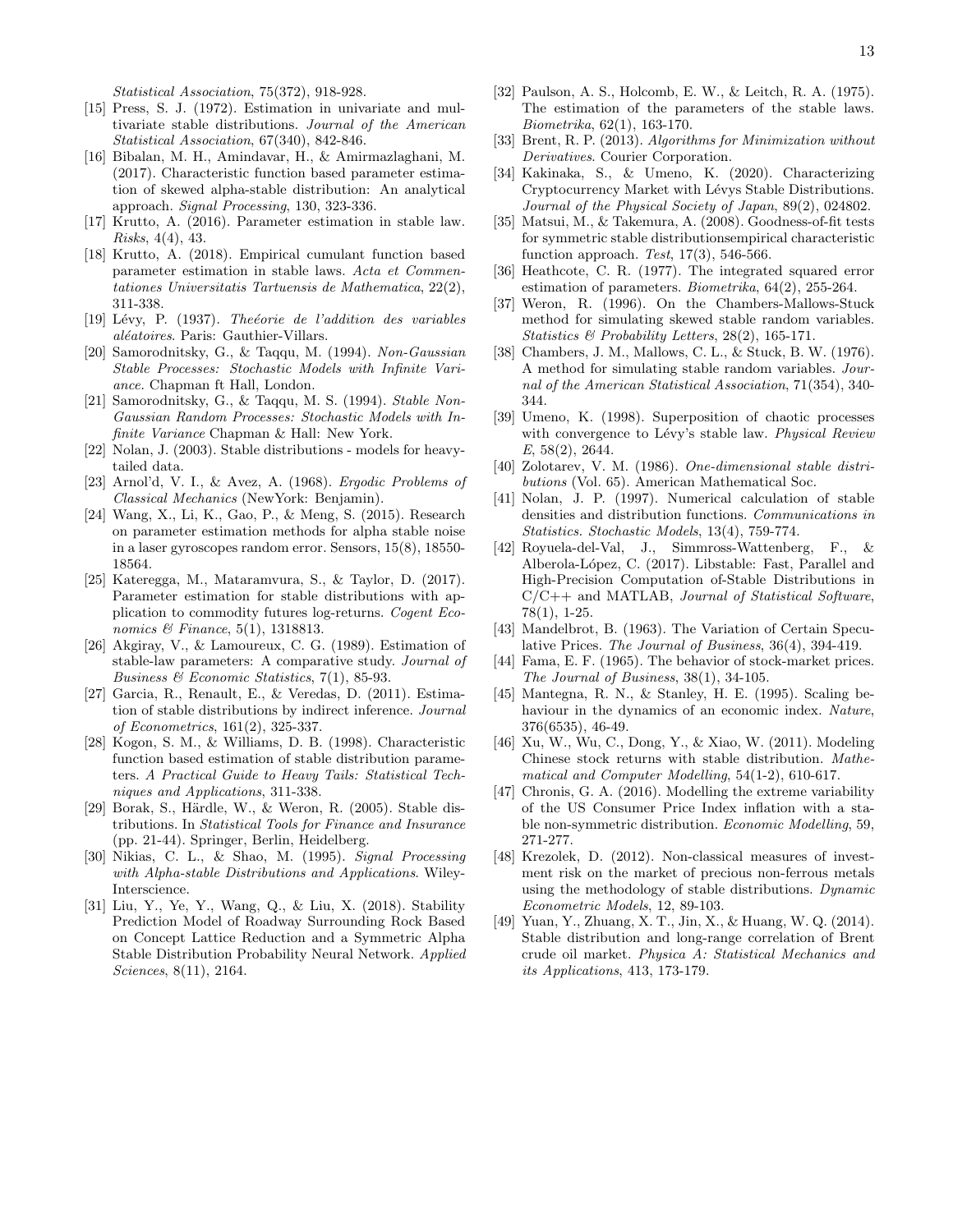

<span id="page-13-0"></span>FIG. 5. Comparison of the MSEs for the methods based on the proposed approach, Bibalan et al.'s approach, Krutto's approach, and the QM method. The MSEs of each stable parameter are studied for cases of parameters  $\beta = -0.1, \gamma = 1$ , and δ = 0 with α ranging from 0.3 to 1.8 ( $N = 10000, L = 500$ ).



<span id="page-13-1"></span>FIG. 6. Comparison of the MSEs for the methods based on the proposed approach, Bibalan et al.'s approach, Krutto's approach, and the QM method. The MSEs of each stable parameter are studied for cases of parameters  $\alpha = 0.8, \gamma = 1$ , and δ = 0 with β ranging from -0.9 to 0.9 ( $N = 10000, L = 500$ ).